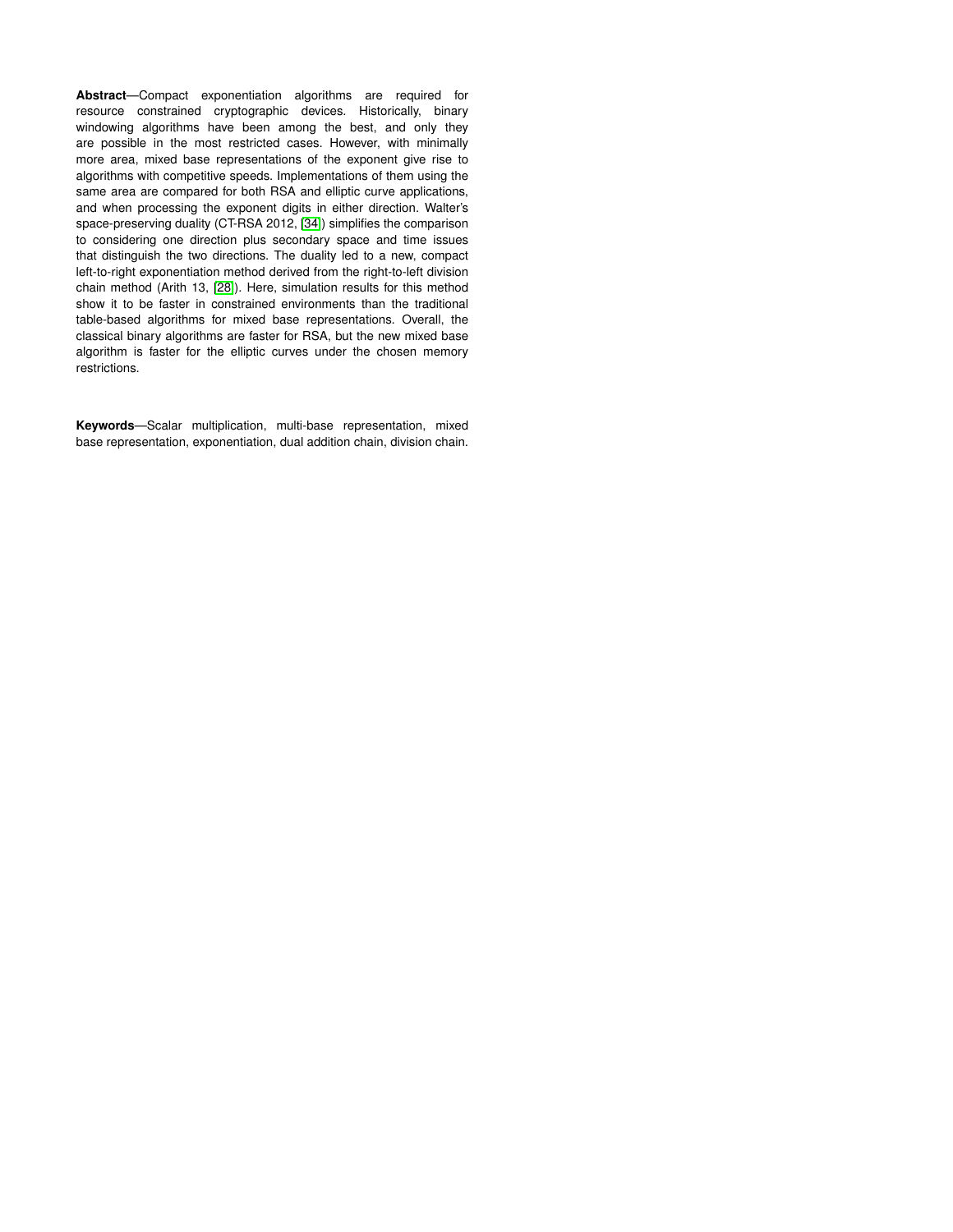# Compact Exponentiation Schemes

Colin D. Walter, *Senior Member, IEEE*

✦

# **1 INTRODUCTION**

It is always useful to have machinery to generate new algorithms and to have a wide selection of algorithms from which to choose when there are so many different optimisations and conflicting pressures on the target computational platform. Cryptographic groups often have some operations which are cheaper than the basic group operation but, as well as space and time pressures, embedded devices may have to achieve some measure of side channel resistance. Here the main implementation choices available for these are discussed in relation to computing platforms with essentially minimal space resources. The simplest exponentiation method, binary square-and-multiply, requires just two locations for storing elements of the group in which the exponentiation is performed. This investigation looks at the case of having three locations. A new duality [\[34\]](#page-14-0) between leftto-right and right-to-left exponentiation methods is used to derive some novel ways of processing the recoded exponents and hence speeding up and/or randomising the computation.

There are few comparative treatments of exponentiation using different schemes. Joye [\[14\]](#page-13-0) makes a comparison of left-to-right (L2R) and right-to-left (R2L) methods but in general there is rarely more detail for an individual algorithm than the total number of group operations, perhaps split into the number of squaring and nonsquaring operations, or a count of the underlying field squarings and multiplications. However, in addition to squaring being cheaper than a general group multiplication, many groups have other favoured cheap operations: inversion, the Frobenius endomorphism and composite multiple-and-add operations on an elliptic curve are examples. There is a general framework in which all of these operations can be used effectively with the greatest efficiency, and which allows the use of all the usual exponentiation algorithms, namely that of a *mixed base* representation. These are derived from a division chain [\[28\]](#page-14-1), for which recoding choices are made to satisfy the various efficiency and other requirements for the target platform.

In most circumstances processing in one or other direction will have useful time, space or side channel resistance advantages. Usually the standard left-to-right table-based  $m$ -ary or sliding window exponentiation method is used. However, left to right processing of recodings with a fixed radix can be attacked through side channel leakage because use of the table entries may reveal the values of the corresponding digits in the representation of the secret key [\[29\]](#page-14-2). This may be possible even when the key is used only once and under the assumption that input messages to the exponentiation are blinded and therefore unknown to the attacker. Although a table based method may have side channel disadvantages, the table values might be put into special forms which make group operations significantly faster. Among these possibilities, are the recently developed double-and-add, triple-and-add and quintuple-and-add composite elliptic curve operations [\[4\]](#page-13-1), [\[6\]](#page-13-2), [\[9\]](#page-13-3), [\[12\]](#page-13-4), [\[23\]](#page-13-5), but other fast operations benefit the opposite right-to-left direction [\[27\]](#page-14-3).

The original purpose here had just been to compare the two directions in terms of speed and area over their most compact implementations. It was already known that algorithms could be translated from one direction to the other using the *transposition* method [\[2\]](#page-13-6), [\[18\]](#page-13-7) which preserves "time", i.e. there is the same count of squarings and multiplications in either direction when the method is applied carefully $^1$  $^1$ , but the method does not treat space. However, during the research, it turned out to be possible to modify the method to treat space considerations as well. The resulting new duality described in [\[34\]](#page-14-0) shows the two directions require essentially the same time *and* space, with differences arising only at a secondary level of detail. The main such differences are catalogued here, as they have a modest effect on the most compact cases. In particular, as well as certain operations being faster in one direction than the other, L2R exponentiation may suffer a greater space overhead for storing the recoded exponent than R2L, whereas the R2L version has more reading and writing to memory than L2R.

The new duality also gives rise to a new L2R algorithm derived from Walter's R2L division chain recoding technique [\[28\]](#page-14-1). This is investigated in more detail than its brief mention in [\[34\]](#page-14-0). Classical, binary-oriented algorithms are generally better for residue rings, as in RSA, but, where there is a cheap inverse – as in elliptic curve cryptography – this compact mixed base L2R algorithm is faster. The overhead is small since multi-base methods

*Information Security Group, Royal Holloway, University of London* (retired)

<span id="page-1-0"></span><sup>1.</sup> Knuth's example of 70 ([\[18\]](#page-13-7), §4.6.3) does not even achieve this property.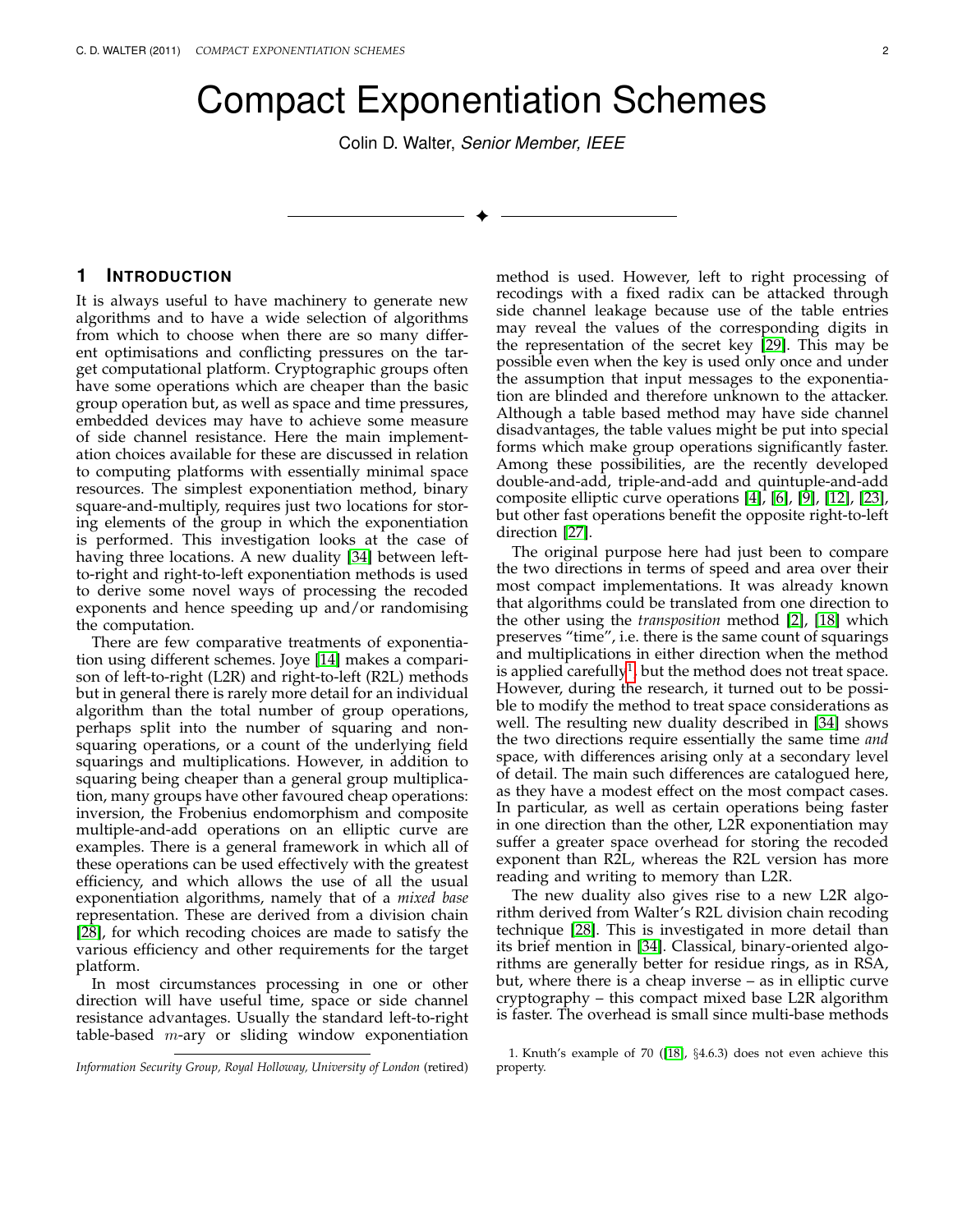are straight-forward, with little extra development time and almost no extra code. An added benefit is that a randomised recoding to a mixed base is an efficient way of imparting some side channel resistance to the exponentiation [\[30\]](#page-14-4), [\[31\]](#page-14-5). Moreover, with its much greater flexibility in a wider range of contexts than classical methods, the new algorithm has the potential of generating new record speeds for resource constrained devices.

# **2 NOTATION & MIXED BASES EXAMPLES**

Here a fresh, i.e. unseen, exponent  $D$  of cryptographic size is assumed for every exponentiation, or at least a fresh, randomly different scheme is required for the exponentiation in order to avoid side channel analysis. If D were used repeatedly and side channel leakage were not a problem, time could be spent searching for an efficient addition chain, with the cost of this amortized over all instances of its use. For the single instances here it is not possible to do this and still retain the requirement for time efficiency. For a multiplicative group  $G$ , we wish to compute  $g^D$  for some fresh, random element  $g \in G$ . Thus, it is not possible to pre-compute and store any powers of  $g$  and spread the cost over a number of exponentiations using different values of D. This would, moreover, contradict the desire for space efficiency.

To construct the addition chain used to express an exponentiation scheme for  $g^D$ , it appears that one is forced to break D iteratively into two parts, the smaller of which contributes to the addition chain, and the larger of which is fed into the next iteration. Addition sub-chains corresponding to the smaller parts are then concatenated into an addition chain for D. Specifically, in all known schemes, this appears to require  $D$  to be broken into either i) D mod r and  $\left|D/r\right|$  where r is selected from a limited set of non-zero integers which are close to 0, or ii)  $D-R$  and R where R is selected from a limited set of integers with finitely expressible relevant properties, at least one of which is close to D. The former is the approach taken by Walter [\[28\]](#page-14-1) with the *mixed base representation*

<span id="page-2-0"></span>
$$
D = ((d_{n-1}r_{n-2}+d_{n-2})r_{n-3}+\ldots+d_1)r_0+d_0 \qquad (1)
$$

The latter is the approach pursued by Dimitrov [\[8\]](#page-13-8) in his *multi-base representation*

<span id="page-2-1"></span>
$$
D = \sum_{i=0}^{n-1} d_i R_i \tag{2}
$$

In these representations  $d_i \in \mathcal{D}$  for some pre-defined digit set D,  $r_i \in \mathcal{R}$  for some pre-defined radix set R of non-zero positive integers, and  $R_i \in \mathcal{R}^*$  is a product of elements from R. The case of  $\mathcal{R} = \{2\}$ ,  $\mathcal{D} = \{0, 1\}$  yields the normal binary representation used in the standard square-and-multiply exponentiation schemes.

Knuth [\[18\]](#page-13-7) and Gordon [\[11\]](#page-13-9) provide coverage of the most important classical scalable exponentiation methods, and all relevant algorithms follow the mixed base pattern [\(1\)](#page-2-0) above. As well as the usual binary squareand-multiply method (processing exponent bits in either direction), there are its generalisations to the leftto-right table-based  $m$ -ary method of Brauer [\[3\]](#page-13-10) and its dual, namely the right-to-left  $m$ -ary method of Yao [\[36\]](#page-14-6). These arise by taking  $\mathcal{R} = \{m\}$  and  $\mathcal{D}$  any set which contains at least a complete set of residues modulo m, such as, typically,  $\mathcal{D} = \{0, 1, \ldots, m-1\}$  or  $\mathcal{D} = \{[-(m-1)/2], \ldots, -1, 0, 1, \ldots, [(m-1)/2]\}.$  The sliding window versions of both these algorithms [\[19\]](#page-13-11) correspond to  $\mathcal{R} = \{2,m\}$  where  $m = 2^w$  is a 2power, and non-zero odd digits being removed from D. There is also the non-adjacent form (NAF) recoding [\[16\]](#page-13-12), [\[1\]](#page-13-13) which yields two algorithms, one to process the digits in each of the two directions. It uses an extended digit set to allow the redundancy which enables any pair of consecutive digits to include 0. The tableless R2L method of Walter [\[28\]](#page-14-1) takes, *inter alia*,  $\mathcal{R} = \{2, 3, 5, 17, 33, 49, 65, 97, 129, 257, 513, 1025, \ldots\}$ , whereas that of Dimitrov [\[7\]](#page-13-14) uses, *inter alia*,  $\mathcal{R}$  =  $\{2, 3, \ldots\}$  with  $d_i = 0$  if  $r_i \neq 2$ . Gebotys & Longa [\[21\]](#page-13-15) deliberately select the mixed base representations of [\[7\]](#page-13-14) in order to make use of composite elliptic curve operations which are cheaper than the sum of the costs of their constituent group operations. Dimitrov *et al.* [\[9\]](#page-13-3), [\[23\]](#page-13-5) previously used such operations to provide speed-ups for the multi-base representation [\(2\)](#page-2-1). Such applications are among those of greatest pertinence here.

There are specialised mixed base recodings for improving side-channel resistance. Some simply reduce datadependent variation by performing a multiplication at every conditional step in the loop body of algorithms such as those in Figs. [1](#page-4-0) and [2.](#page-4-1) This may be a dummy multiplication whose result is discarded when  $d_i = 0$ . It becomes part of the exponentiation as a result of how the base/digit pair  $(r_i, d_i)$  is translated into an addition subchain. Alternatively, a digit set  $D$  may be chosen which does not contain 0. Other counter-measures include a random input to vary the recoding unpredictably. This may allow limited re-use of the same exponent. Most random recodings use a fixed power of 2 as the base; some have a variable power of 2. They include those of Liardet & Smart [\[20\]](#page-13-16), Oswald & Aigner [\[26\]](#page-14-7) and Itoh *et al.* [\[13\]](#page-13-17), among many. Those using a radix set containing more than powers of 2 are restricted to the MIST algorithm [\[30\]](#page-14-4) where the choice of bases is random, typically with  $\mathcal{R} = \{2,3\}$  or  $\mathcal{R} = \{2,3,5\}$ . In such cases, [\(1\)](#page-2-0) is called a *randomary* representation.

# **3 RECODING TO A MIXED BASE OR MULTI-BASE REPRESENTATION**

Exponentiation is a two stage process. In the first stage, a recoding is used to convert the exponent into an addition chain [\[18\]](#page-13-7) which provides rules for constructing powers of the input in order to obtain the required output. In the second, which may be executed in parallel with the first, those addition chain rules are applied to the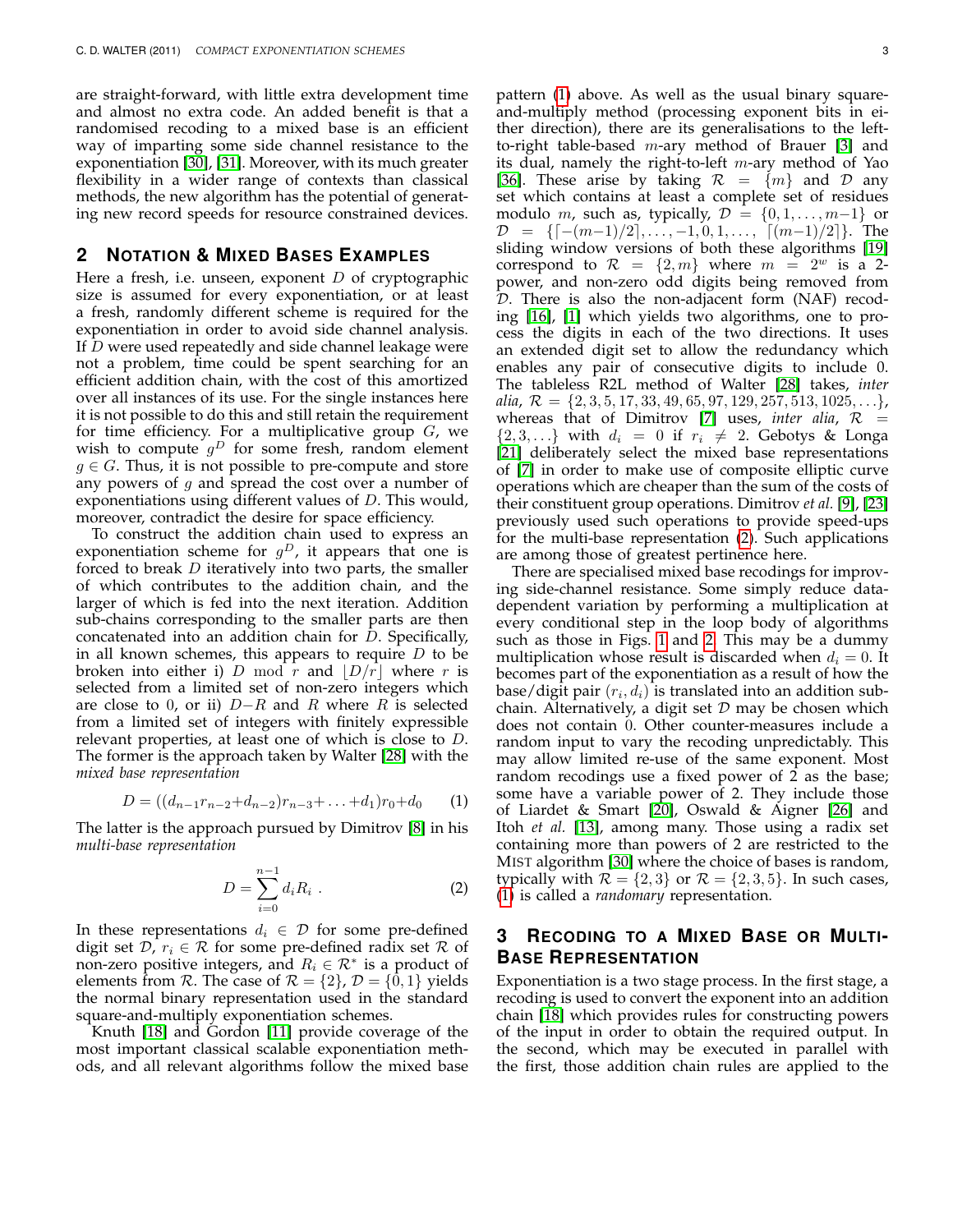given group element to raise it to the required exponent. With the space constraints here, the addition chain must be annotated with register details which show how to perform the computation in the space available.

Derivation of a mixed base form [\(1\)](#page-2-0) is straight-forward using the usual change-of-base algorithm with the (possibly variable) base  $r_i$  to generate the digits  $d_i$  from least to most significant. Suppose  $D_i$  is the value of  $D$  remaining after generating the digits  $d_0, d_1, ..., d_{i-1}$ . The iterative step starts by using a simple finite automaton to select a base  $r_i \in \mathcal{R}$ . It applies some suitable rule such as exact divisibility of  $D_i$  by  $r_i$ . Next, digit  $d_i \in \mathcal{D}$  is chosen from the residue class  $D_i \mod r_i$  using some appropriate rule, such as that of least absolute value, that of least nonnegative value, making  $D_{i+1}$  a multiple of 2, or a random selection. The step is then repeated on  $D_{i+1} = (D_i-d_i)/r_i$ until eventually  $D_n = 0$  for some *n*. The recoding time is usually quadratic in  $log(D)$  as it involves a "short" is usually quadratic in  $log(D)$  as it involves a short<br>division of the number  $D_i-d_i$  with average size  $\sqrt{D}$ by the base  $r_i$  which has length  $O(1)^2$  $O(1)^2$ . In most of the expected applications, a product in the group  $G$  will also take quadratic time, so that the recoding will take time equivalent to a very small constant number of group operations whereas exponentiation in  $G$  will take  $O(log(D)^3)$  time. Recoding time can then be ignored except for the smallest values of  $log(D)$  for which it is, in any case, insignificant.

The detail of the finite automaton driving the recoding [\(1\)](#page-2-0) depends on device requirements, such as speed, space or side channel resistance. For efficiency, a choice giving  $d_i = 0$  usually saves a multiplication in the exponentiation, and taking  $r_i$  as a power of 2 increases the proportion of squarings, which are cheaper than multiplications. Choosing the appropriate value for  $r_i$ may allow a Frobenius map to be applied, i.e. raising to a power equal to the characteristic of the underlying finite field. The cost of inversion or division in  $G$  will determine whether negative digits can be employed. Cheap double-and-add, triple-and-add and quintupleand-add composite elliptic curve operations [\[4\]](#page-13-1), [\[6\]](#page-13-2), [\[9\]](#page-13-3), [\[12\]](#page-13-4), [\[23\]](#page-13-5) could be employed when, for example,  $(r_i, d_i)$ can be chosen to be  $(2, \pm 1)$ ,  $(3, \pm 1)$  or  $(5, \pm 1)$  respectively, but this has slight detrimental repercussions on the code area of the device. More precise recoding details for this and how to optimise the choices are described in [\[33\]](#page-14-8).

The multi-base approach [\(2\)](#page-2-1) is difficult to put into practice without imposing additional structure such as that given in the mixed base representation [\(1\)](#page-2-0) [\[7\]](#page-13-14). Digits are generated from most to least significant, but the choice of  $R_i$  is problematic. The main exception is when every  $R_i$  is a power of the radix  $r$  in which  $D$  is presented but, strictly speaking, that generates a single base representation rather than a multi-base representation, and this is of type [\(1\)](#page-2-0). A left-to-right windowing algorithm is the simplest non-trivial example of such a multi-base recoding, whereas the right-to-left windowing algorithm illustrates a mixed base recoding.

## <span id="page-3-1"></span>**4 THE EXPONENTIATION**

The second phase in an exponentiation is to apply an addition chain corresponding to the recoding of  $D$  to  $g \in G$  in order to compute  $g^D$ . This is performed in one of several ways. First, an algorithm specification is required to show how results for individual base/digit pairs  $(r_i, d_i)$  are combined to yield  $g^D$ . The standard left-to-right (L2R) and right-to-left (R2L) choices are illustrated in Figs. [1](#page-4-0) and [2](#page-4-1) respectively. These include Brauer's m-ary algorithm [\[3\]](#page-13-10) and its dual by Yao [\[36\]](#page-14-6) as special cases. Secondly, a process must be described for converting base/digit pairs into an addition chain which is annotated with the memory locations used for each operation. Specifically, for Figs. [1](#page-4-0) and [2](#page-4-1) this would mean prescribing how to raise group elements to the powers  $r_i$  and  $d$ .

It is now apparent that the recoding and exponentiation processes can often be run in parallel, as in sliding windows [\[19\]](#page-13-11). Then the recoding generates the elements of the addition chain just before use and in the same order as that in which they are consumed. However, the recoding process may have to generate the digits in the opposite order from consumption, in which case the two processes must run sequentially. In particular, this would also require storing the recoding.

Large tables in Figs. [1](#page-4-0) and [2](#page-4-1) would be too expensive for most embedded systems, and the speed-up they give is negligible beyond two or three entries. If maximising throughput for a given area is the objective, it is normally better to implement several exponentiators with very small tables. Hence the greatest interest in exponentiation methods falls naturally on the most compact cases. The binary square-and-multiply algorithm (in either direction) is the only sensible choice when the minimum number of locations, *viz.* 2, are available for storing elements of G. The main interest here is therefore in algorithms which use three such locations. So the target device has:

- i) space for the recoded representation of the exponent  $D$  (if necessary);
- ii) two places  $T_0, T_1$  (say) for group elements, used for temporary storage or table elements;
- iii) space  $\tilde{P}$  for the partially computed value of  $g^D$ ; and
- iv) any additional temporary working space required for performing a group operation.

The recoding space (i) is discussed in more detail in §[6.9.](#page-11-0) Only one of the three locations  $T_0, T_1, P$  might technically be a register and the other two somewhere in memory, with values possibly only read or stored one word at a time. By performing a word-by-word swap between

<span id="page-3-0"></span><sup>2.</sup> The finite automaton chooses a digit in  $O(1)$  time, there are  $n =$  $O(\log D)$  digits and each division  $D_{i+1} = (D_i-d_i)/r_i$  normally takes  $O(\log D)$  time. However, if every  $r_i$  divides a power of the radix used in the initial presentation of  $D$  then this division just requires moving a pointer to the representation of  $D$ , which takes  $O(1)$  time and makes the recoding algorithm linear in  $log(D)$ .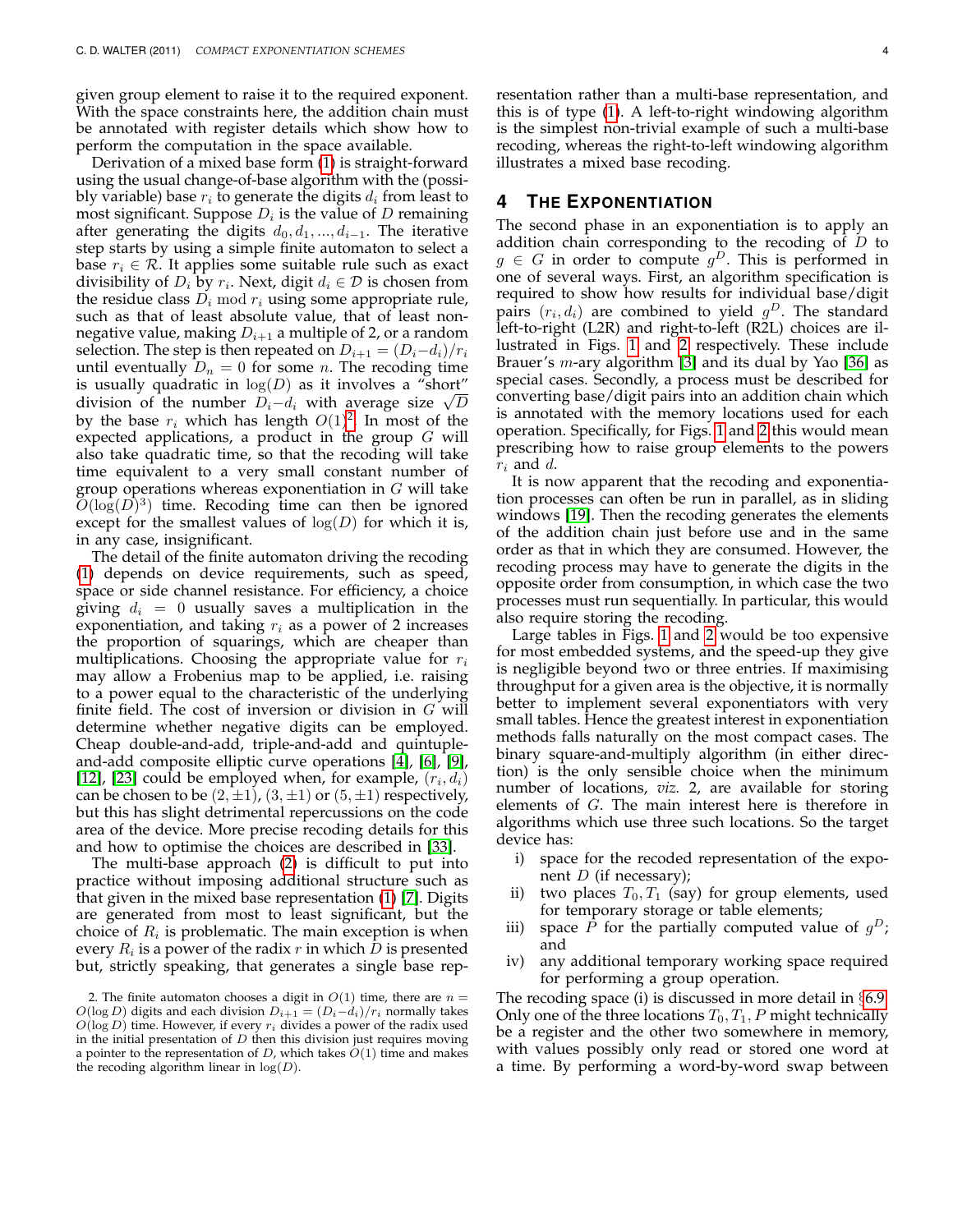**Inputs:**  $g \in G$ ,  $D = ((d_{n-1}r_{n-2}+d_{n-2})r_{n-3}+\ldots$  $+d_1)r_0+d_0 \in \mathbb{N}$ , where  $d_i \in \mathcal{D}$ ,  $r_i \in \mathcal{R}$ . **Output:** g D **————————————————————————–** 1 Initialise table:  $T[d] \leftarrow g^d$  for all  $d \in \mathcal{D} \setminus \{0\}.$ 2  $P \leftarrow 1_G$ <br>3 for  $i \leftarrow$ 3 **for** i ← n−1 **downto** 0 **do** { 3b **if**  $i \neq n-1$  **then**  $P \leftarrow P^{r_i}$ 3a **if**  $d_i \neq 0$  **then**  $P \leftarrow P \times T[d_i]$  }

4 **return** P

<span id="page-4-0"></span>Figure 1. Left-to-Right (L2R)  $m$ -ary, Sliding Window or Mixed Base Exponentiation

**InputStream:** 
$$
g \in G
$$
,  $D = ((d_{n-1}r_{n-2} + d_{n-2})r_{n-3} + \ldots + d_1)r_0 + d_0 \in \mathbb{N}$ , where  $d_i \in \mathcal{D}$ ,  $r_i \in \mathcal{R}$ . **Output:**  $g^D$ 

**1** Initialise table:  $T[d] \leftarrow 1_G$  for all  $d \in \mathcal{D} \setminus \{0\}.$ 2  $P \leftarrow g$ <br>3 for  $i \leftarrow$ **for**  $i \leftarrow 0$  **to**  $n-1$  **do** { 3a **if**  $d_i \neq 0$  **then**  $T[d_i] \leftarrow T[d_i] \times P$ 3b **if**  $i \neq n-1$  **then**  $P \leftarrow P^{r_i}$  } 4 **return**  $\prod_{d \in \mathcal{D} \setminus \{0\}} T[d]^d$ 

<span id="page-4-1"></span>Figure 2. Right-to-Left (R2L)  $m$ -ary, Sliding Window or Mixed Base Exponentiation

locations, we can survive with very little register space and with only one location being accessible to write results into during a group operation. This means that the read and write costs of different locations need to be accounted for when assigning weights to each base/digit choice in the recoding. It also means that copy and swap operations are required in the set of operations available for manipulating group elements.

The working space (iv) is necessarily rather ill-defined. For some groups it may be possible to discard input words once they have been used and use the released space to store the output words as they are computed, thereby saving space. It may also be possible to use part of the output register as working space until it is needed for the computed output. This level of detail is beyond the scope of the investigation, although we flag the differences between algorithms where this may be an issue that affects fair comparison.

# <span id="page-4-3"></span>**5 BINARY ALGORITHMS**

Suppose  $D$  were to contain only powers of 2. In this case, the step  $P \leftarrow P^{r_i}$  in Fig. [1](#page-4-0) or [2](#page-4-1) would not require space to store an extra group element while another group operation was being computed. Hence both  $T_0$  and  $\bar{T_1}$ can be used to store digit-related "table" values.

Suppose  $m$  is the largest power of 2 in  $D$  and 2 itself is also in  $D$ . We might expect to need a complete set of residues modulo  $m$  in any recoding. However, with a sliding window, digit  $d_i = 0$  is chosen with base  $r_i = 2$  whenever  $D_i \equiv 0 \mod 2$  in the recoding algorithm. Hence only odd non-zero digits are required. This reduces the table size to at most  $m/2$ .

A further half of the table space may be saved if division in the group  $G$  has essentially the same cost as multiplication. Then the complete set  ${1-m/2, 3-m/2, \ldots, m/1-3, m/2-1}$  of odd residues requires a supporting table with entries only for the positive odd residues  $1, 3, \ldots, m/2-1$ . Its size is just  $m/4$ . The multiplication in step (3b) of Fig. [1](#page-4-0) is then replaced by the division  $P$   $\leftarrow$   $\bar{P}/T[-d_i]$  when the digit  $d_i$  is negative. Similarly the multiplication in step (3a) of Fig. [2](#page-4-1) is replaced by  $T[-d_i] \leftarrow T[-d_i]/P$  when  $d_i$  is negative, and the final product is, of course, only taken over the digits represented in the table  $T$ .

This extra halving of the table size occurs for elliptic curves since point additions and point subtractions have similar costs, but not for RSA as modular division is much more expensive than modular multiplication. So it is now apparent that the limit of 2 on the table size translates into a maximum base  $m = 8$  for ECC applications and  $m = 4$  for RSA applications if m is a base for which all non-zero residue classes are to be represented by digit values.

#### <span id="page-4-2"></span>**5.1 Time – Recoding Choices**

With two table locations available, the usual binary square-and-multiply algorithm does not make full use of the given resources, and is consequently slower than what could be achieved: neglecting end issues, this binary method requires asymptotically one squaring and half a multiplication per exponent bit in either direction.

However, the table is large enough to use a base 4 sliding window with  $\mathcal{R} = \{2, 4\}$  and digit set  $\mathcal{D} = \{0, 1, 3\}.$ Recoding is most easily done from the least significant end, but can be done in the opposite direction [\[16\]](#page-13-12), [\[1\]](#page-13-13). On average, half the base choices have base  $r_i = 2$  and so half the choices have base  $r_i = 4$ . The digit is 0 for  $r_i = 2$  and non-zero for  $r_i = 4$ . Thus one third of bits are consumed by loop iterations involving one squaring and no multiplication, whereas the other two thirds of bits are consumed by loop iterations involving two squarings and one multiplication. So in addition to the one squaring per bit there is on average only  $\frac{1}{3}$ rd of a multiplication per bit. This is faster than the binary square-and-multiply.

When division is feasible, the recoding can use a 3 bit window with  $\mathcal{R} = \{2, 8\}$  and  $\mathcal{D} = \{-3, -1, 0, 1, 3\}.$ The table  $T$  again contains elements indexed by the digit subset  $\{1, 3\}$ . With a similar argument to that above, base choices 2 and 8 are equally likely, and so one quarter of bits are consumed by loop iterations involving one squaring and no multiplication, whereas the other three quarters of bits are consumed by loop iterations involving three squarings and one multiplication or division. So in addition to the one squaring per bit there is on average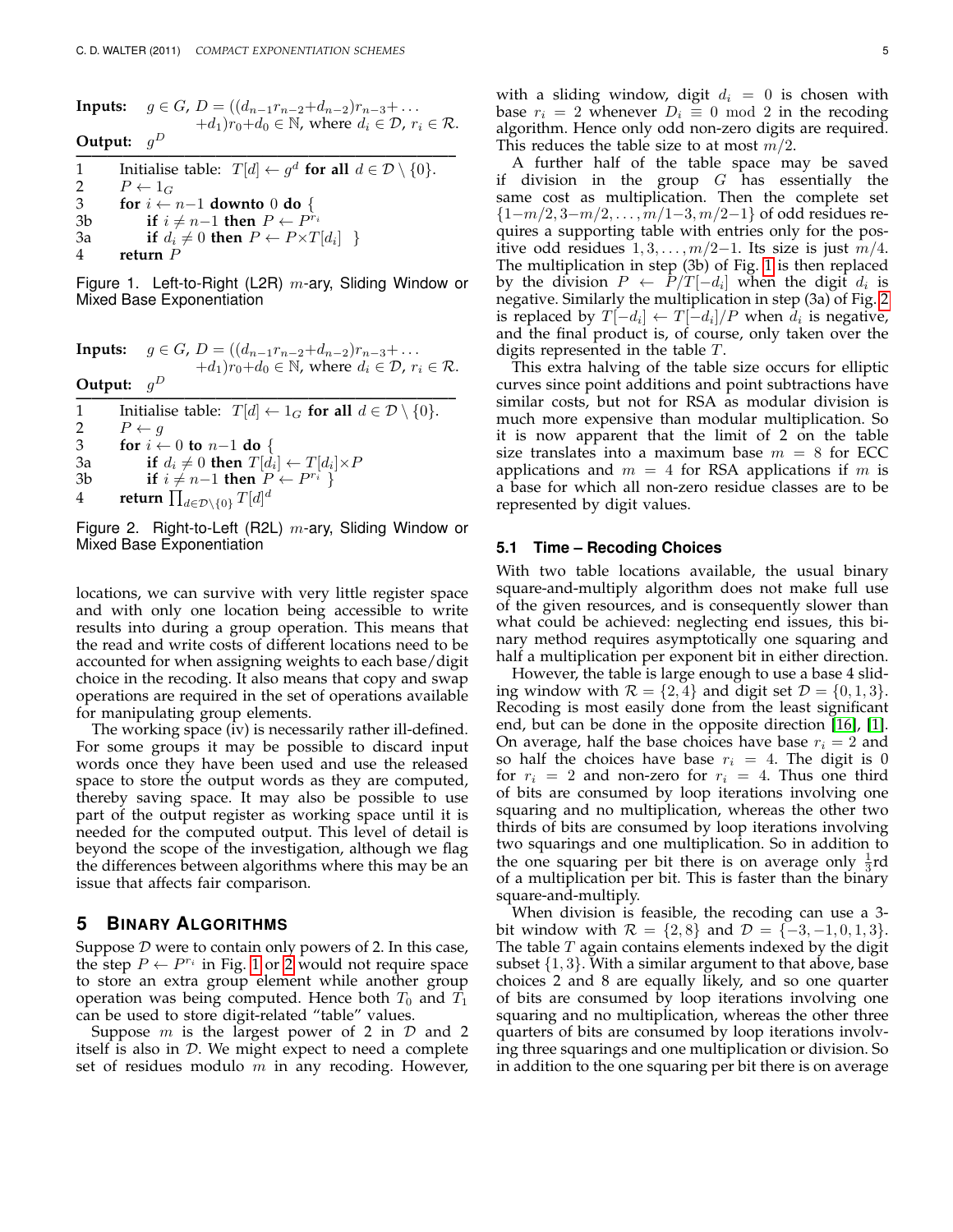only  $\frac{1}{8}$ th of a multiplication and  $\frac{1}{8}$ th of a division per bit – a total of  $\frac{5}{4}$  operations per bit. This is cheaper than the base 4 sliding window with only non-negative digits if the cost of one division is less than  $\frac{5}{3}$ rds the cost of a multiplication.

Finally, the w-NAF recoding has  $\mathcal{R} = \{2, 2^w\}$  and  $\mathcal{D} = \{ \dot{d} : |d| < 2^w, d \text{ odd} \}$ , with base 2 always having digit 0, and adjacent digits not being both nonzero. The recoding chooses  $d_i = D_i \mod 2^w$  or  $d_i =$  $(D_i \mod 2^w) - 2^w$  to make  $D_{i+1}$  even when  $D_i$  is odd. Pairing each non-zero digit with the following zero digit gives a window of  $w+1$  bits. Hence  $w$ -NAF is the same as the base  $2^{w+1}$  sliding window recoding described above for which  $\mathcal{R} = \{2, 2^{w+1}\}\$  but taking  $\mathcal{D}$  as for w-NAF. Thus, it does not provide a distinct method to be added to those already under consideration.

#### **5.2 Time – Direction Issues**

Still considering only radix choices which are powers of 2, with a bit of care, the same number of squarings and (non-squaring) multiplications should occur between both the algorithms of Figures [1](#page-4-0) and [2.](#page-4-1) Clearly, most loop iterations corresponding to the same digit/base pair will require the same number of squarings and multiplications. So, for the two algorithms, we will count how many extra operations are required over and above those expected for the loop iterations, assuming  $t$  tabulated digits  $1, 3, 5, \ldots, 2t-1$ . Without loss of generality, assume that  $d_{n-1} \neq 0$  since any optimisation should adjust *n* to make this true.

In the L2R algorithm, initialisation should involve one squaring to obtain  $g^2$  (temporarily stored in P, say) and t–1 multiplications to obtain the powers  $3, 5, \ldots, 2t-1$ of  $g$ . In the first loop iteration, one multiplication is saved by using an initialisation when  $P$  is first updated from  $1_G$ . This totals one squaring and  $t-2$  multiplications more than what is naïvely expected from the loop.

In the finalisation step of the R2L algorithm, the return value R is accumulated in the space used by  $T[2t-1]$ to avoid using extra space, and an auxiliary product is constructed in P:

$$
P \leftarrow T[2t-1]
$$
  
\n
$$
R \leftarrow P
$$
;  
\nfor  $i \leftarrow t-1$  **down** 1 **do**  
\n{
$$
P \leftarrow P \times T[2i-1]
$$
  
\nif  $i = 1$  **then**  $R \leftarrow R \times R$   
\n
$$
R \leftarrow R \times P
$$

At the end of iteration  $i > 1$  this has created  $T[2i-1] \times \ldots \times T[2t-1]$  in P and  $T[2i-1]^1 \times T[2i+1]^2 \times$  $\ldots$  ×  $T[2t-1]^{t+1-i}$  in R. So it outputs the value  $R =$  $T[1]^1\times T[3]^3\times T[5]^5\times\ldots\times T[2t-1]^{2t-1}$ , as required. The code performs one squaring and  $2t-2$  multiplications. However, there are  $t$  iterations of the main R2L loop in which the table values are updated from 1 to a non-trivial value. If these are replaced by initialisations directly to the required values, then the number of extra multiplications drops to  $t-2$ .

Thus both algorithms use the same number of multiplications and squarings. This becomes automatic when the duality mechanism of [\[34\]](#page-14-0) is applied (*see* §[6.4\)](#page-9-0)[3](#page-5-0) . That mechanism even changes the appropriate loop multiplications in one direction into initialisations in the other. The equality in operation counts means that the most significant time differences between the two processing directions is in

- the use of special forms for group elements and group operations;
- reading and writing data to and from memory.

In the L2R version time could be spent putting the table elements  $g^d$  into a special form which makes the multiplications by  $T[d]$  more efficient. Similarly, in the R2L version there may be a special form that can be used for  $P$  that is preserved under squaring and which speeds up the squaring or the multiplication of  $T[d]$ . Both these possibilities would normally reduce the overall time by a small linear factor. Examples include the double-and-add operation [\[10\]](#page-13-18), [\[4\]](#page-13-1).

For each operation, reading/writing is effectively linear in the size of the group elements whereas the operations themselves are typically quadratic in the element size. Hence the overall difference in speed arising from this will be negligible once cryptographic lengths are reached. It is worth observing, though, that in the main loop the L2R version writes only to  $P$  and only reads from T whereas the R2L version reads from and writes to both. This means potentially more data movement in the R2L case.

#### **5.3 Integrating Recoding with Exponentiation**

The binary recoding algorithms of §[5.1](#page-4-2) are usually applied to D from least to most significant digit. Hence, for the R2L direction, the recoding can be done in parallel with the exponentiation and there is no need to store the recoding. This is also true for the L2R direction if  $D$  is presented in binary. Avanzi [\[1\]](#page-13-13) shows how to generate from left to right a sliding window recoding of similar efficiency and resource characteristics to the above R2L recodings. This is as follows.

Suppose division is expensive, so that no negative digits are to be chosen. Then the digit set can again be taken to be  $\mathcal{D} = \{0, 1, 3, 5, \ldots, m-3, m-1\}$ , which consists of 0 and all the odd numbers less than  $m$ , but take  $\mathcal{R} = \{2, 4, 8, \ldots, m\}$ . If D' is the remaining unrecoded suffix if  $D$ , then the recoding algorithm chooses base  $r = 2$  and digit  $d = 0$  when the leading bit of  $D'$  is 0. Otherwise, let  $d' \neq 0$ ) be the value of the leading  $w = \log_2 m$  bits of D' and suppose  $2^s || d'$  where '||' denotes the highest power giving exact division. Then take base  $r = 2^{-s}m$  and digit  $d = 2^{-s}d'$ . So, as d is odd,

<span id="page-5-0"></span>3. This explains why the total counts in Möller's Tables 1 and 2 [\[24\]](#page-13-19) are equal.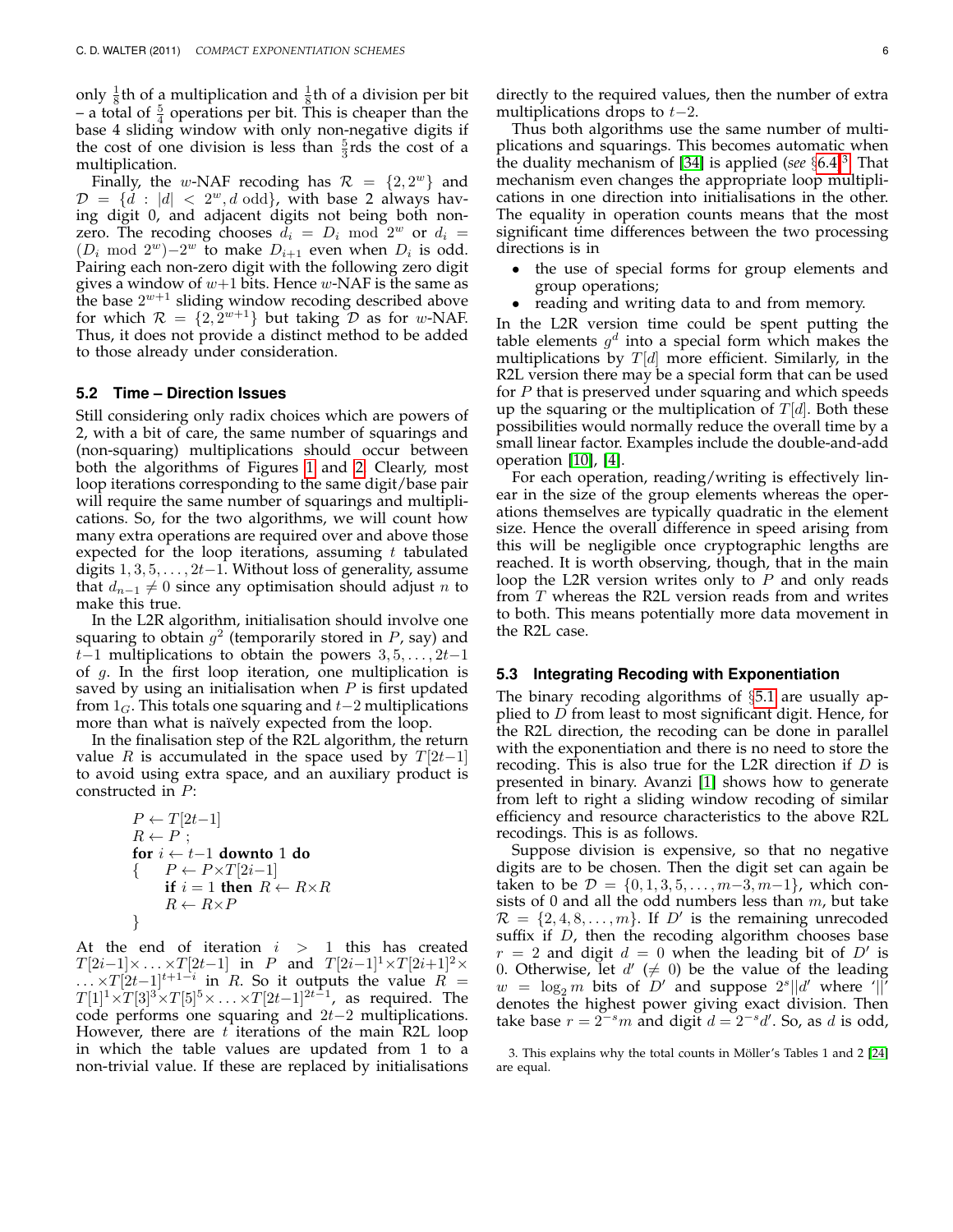$d \in \mathcal{D}$ . This is then repeated on the rest of D. As the next s bits of D are 0, the next s choices would be of base 2 with digit 0. Once fewer than  $w$  bits remain, the same procedure is applied with  $w$  equal to the number of remaining bits.

On the other hand, if division is relatively cheap then negative digits are employed and the digit set can be taken as  $D = \{0, \pm 1, \pm 3, ..., \pm (m/2-1)\}.$  Again,  $\mathcal{R} = \{2, 4, 8, \ldots, m\}$ . At any point in the L2R recoding, suppose  $D'$  is the unrecoded suffix of D and  $\overline{D'}$  the complementary recoded prefix. So  $D = \overline{D'}||D'$ . Suppose the recoded digits generated so far have value  $\overline{D'+b'}$  where  $b'$  is the leading bit of  $D'$ . (This is an integer addition, not a concatenation of binary strings interpreted as an integer.) A 0 bit is prepended to  $D$  if necessary so that this holds initially when no digits have been generated. Suppose  $D' = b'||D''$  and  $b''$  is the leading bit of  $D''$ . If  $b' = b''$  then base  $r = 2$  and digit  $d = 0$  are chosen. The generated digits then have value  $r(\overline{D'}+b')+d =$  $\overline{D''}$ + $\overline{b''}$  where  $\overline{D''}$  is the prefix complementary to suffix  $D''$ . So our required loop invariant is preserved in this case. Otherwise, suppose  $d''$  is the value of the leading  $w = \log_2 m$  bits of  $\overline{D}'$ ,  $D''$  is the remaining suffix of  $D''$ with complement  $\overline{D''}$ , and  $D''$  has leading bit b''. Then  $D' = d''|\tilde{D}''$  as strings and  $m\overline{D'}+d'' = \overline{D''}$  as values. Define  $d' = d''-b'm+b''$ . Then  $0 \le d' \le m/2$  if  $b' = 0$ , whereas  $-m/2 \le d' \le 0$  if  $b' = 1$ . So  $d' \in \mathcal{D}$  when  $d'$  is odd or zero. In this case choose base  $r = m$  and digit  $d = d'$ . Then the digits generated so far have the value  $r(\overline{D'}+b')+d=\overline{D''}+\overline{b}''$  so that the required loop invariant holds again. If  $d'$  is even and  $2^{s}||d'$  then  $d'$  is split up as before into an odd digit  $d'2^{-s}$  with base  $m2^{-s}$  followed by s digits 0 with base 2. After this the loop invariant holds as before.

Thus the main binary recoding algorithms can, with only minor differences, be performed digit by digit in either direction.

#### **5.4 Side Channel Leakage**

Implementation weakness arises because when the table element is fetched, used, or written there is a danger that enough of its Hamming weight, address or other identifying information will leak through power variation or electromagnetic waves for an adversary to determine which exponent digits are equal, and thereby recover the secret key  $D$ . For L2R, the table elements and their Hamming weights are fixed throughout the computation, whereas for R2L, although there is more movement of "table" data, only the addresses are fixed. Countermeasures might blind this information leakage, but R2L has a clear advantage without such blinding. R2L can use random relocation of the data as a cheap and easy way of blinding the addresses, whereas data blinding for L2R is much more expensive.

We ignore the leakage problems of executing different code for zero digits. This is common to both directions and can be avoided by minor, judicious recoding (such as **Output:**  $g^D$ **————————————————————————–**  $1 \quad T \leftarrow 1_G$ 2  $P \leftarrow g$ <br>3 for  $i \leftarrow$ for  $i \leftarrow 0$  to  $n-1$  do in parallel { 3a **if**  $d_i \neq 0$  **then**  $T \leftarrow T \times P^{d_i}$ 3b  $P \leftarrow P^{r_i}$ 4 **return** T

<span id="page-6-1"></span>Figure 3. Compact Right-to-Left (R2L) Mixed Base Exponentiation [\[28\]](#page-14-1)

dummy multiplications) and perhaps the cost of another register as well as more time if zero were excluded from  $D$  [\[15\]](#page-13-20)<sup>[4](#page-6-0)</sup>. Indeed, one rather weak solution is to include  $T[0]$  initialised to the identity element  $1_G$ , and remove the conditional restriction in the main loop so that multiplications by/of  $T[0]$  are performed. However, if different non-zero digits cannot be distinguished in a cost effective way by the attacker, then knowing the positions of zero digits is probably insufficient in many cases to reduce the search space for a secret key to a computationally feasible size. Specifically, in our target platform there is a table of two elements, representing two or four digits. The attacker has to distinguish correctly which one is used in each multiplication in order to discover the secret exponent. This is extremely difficult even with strong leakage which distinguishes individual digits [\[32\]](#page-14-9).

### <span id="page-6-2"></span>**6 MIXED BASE EXPONENTIATION**

Let us now consider using a set  $R$  of bases which are not all powers of 2. There has been recent research to develop efficient composite double-and-add, tripleand-add, quintuple-and-add, etc. operations for elliptic curve cryptography. These can be used in a left-toright evaluation when the exponent  $D$  has a mixed base representation which includes the bases 2, 3 and 5 respectively, *e.g.* [\[9\]](#page-13-3), [\[23\]](#page-13-5), [\[21\]](#page-13-15). Usually the best strategy is to select a radix  $r$  for which the digit is 0 since it saves a multiplication, and otherwise take  $r = 2$ . So  $d_i = 0$  if  $r_i \neq 2$  and odd or zero digits  $d_i$  for  $r_i = 2$  such that  $|d_i| < 2t$  for the table size  $t = |T|$ . Within the restrictions imposed by availability of digits, this re-coding was used for the L2R and R2L results in Table [2](#page-13-21) and it is close to that of [\[21\]](#page-13-15).

Figures [1](#page-4-0) and [2](#page-4-1) are presented in a form which shows how to apply the recoding to perform exponentiation. (We discuss these in more detail below.) However, there is also a more compact tableless form given in Figure [3](#page-6-1) in which there are only two quantities being stored or updated: the usual cumulative product in  $T$  and a

<span id="page-6-0"></span><sup>4.</sup> Another register would be needed if a digit were to be added to D to compensate for the loss of 0.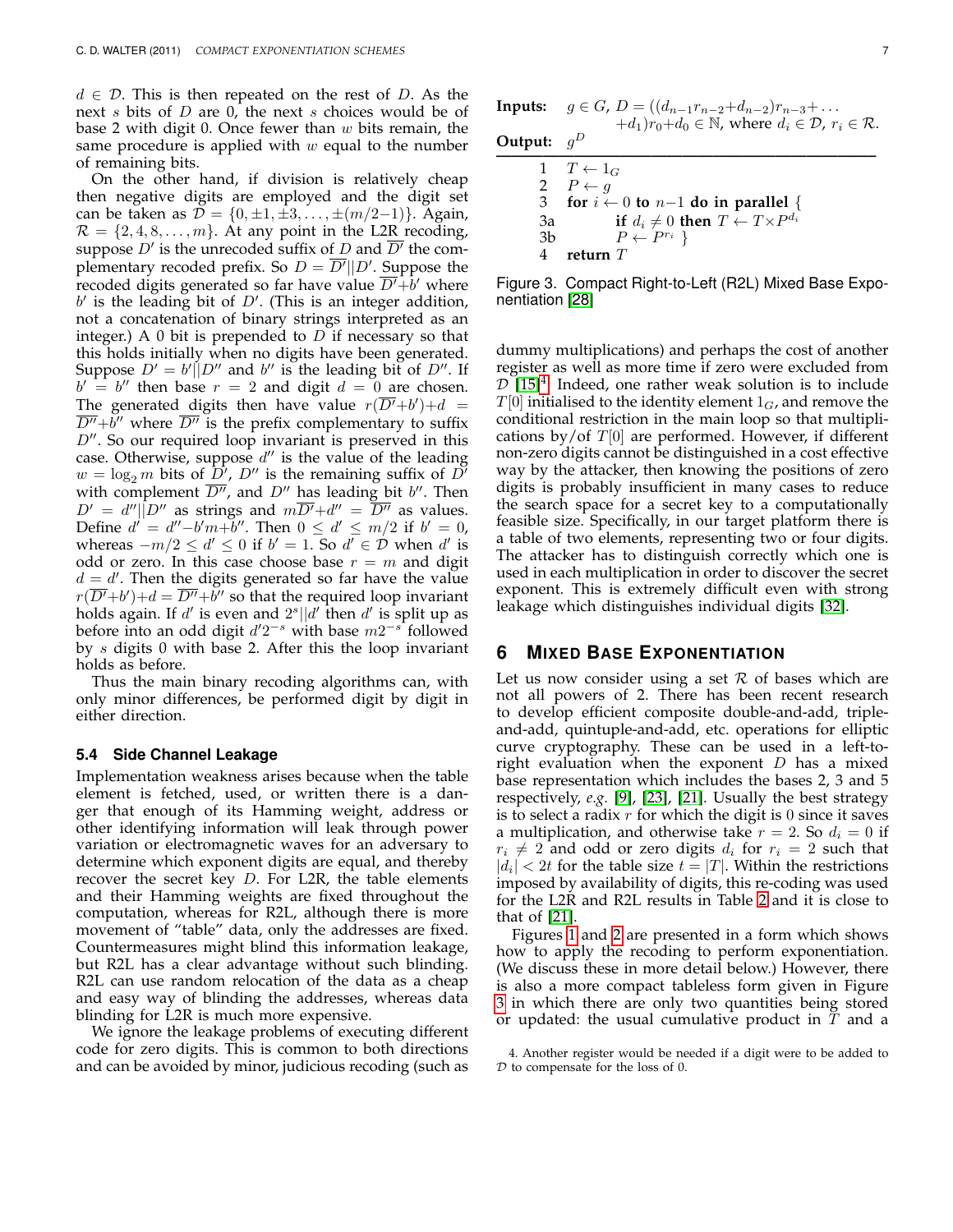digit-independent power  $g_i = g^{R_i}$  for the radix product  $R_i = \prod_{j=0}^{i-1} r_j$  in location P. The iterative step forms  $g_{i+1} = g_i^{\overline{r_i}}$  in *P*, sharing as much as possible of the calculation with that for  $g_i^{d_i}$ , and multiplies the latter onto T when formed. To avoid extra multiplications it is best if the only digits allowed are those that appear naturally when raising to the power  $r_i$  (§[6.1\)](#page-7-0). They need to appear in an addition chain for  $r_i$ , ideally of minimal length. In §[6.2](#page-7-1) the dual compact L2R mixed base algorithm is constructed. It has a table of just one element, corresponding to  $T$  in the R2L form, and, in a similar way to there, the underlying addition chains for  $r_i$  simulate having a much larger table. By using dual addition chains, the exponentiation has the same cost in terms of multiplications and squarings for the two directions.

#### <span id="page-7-0"></span>**6.1 Digit Availability**

For this section it is assumed that not all bases are powers of 2. So extra memory has to be available for storing intermediate powers of  $g \in G$  when raising to non-2-power exponent  $r$ . The space for this is normally equivalent to one table entry, say  $P'$ , and represents the first major hidden space difference between binary and properly mixed base exponentiations. So let  $P$  and  $P'$ denote the two registers (or other memory) used for constructing and storing the rth powers and, as before, let  $T$  be an array, indexed by a subset of digits, for holding the digit-related table or accumulating products. When  $T$  holds just one element then this satisfies the space restrictions permitted in §[4](#page-3-1) for the target platform. One is apparently therefore restricted to only the digit values  $\mathcal{D} = \{0, 1\}$  or  $\mathcal{D} = \{0, \pm 1\}$ , the latter when inversion is cheap. However, the table entry can be multiplied in at any time during step (3b) of the three figures so far rather than as a separate step (3a) before or after. This turns out to be equivalent to having more digits available.

Several minimal length addition chains are of particular interest:  $1+1 = 2$  for base 2,  $1+1 = 2$ ,  $1+2 = 3$  for base 3 and  $1+1 = 2$ ,  $1+2 = 3$ ,  $2+3 = 5$  or  $1+1 = 2$ ,  $2+2 = 4$ ,  $1+4=5$  for base 5. These show that any digit power  $P^d$ can be constructed *en route* to the radix power  $P<sup>r</sup>$  and at no further extra expense when  $0 \leq d < r$  and  $r \in \{2, 3, 5\}$ . Once  $P<sup>d</sup>$  is obtained in Fig. [3,](#page-6-1) it is multiplied onto T without incurring any space penalty because it requires no extra resources beyond what are already required for the next multiplication in forming  $P<sup>r</sup>$ . For digit powers created in this way, the number of group operations required to evaluate corresponding loop iterations will be the same for the exponentiation schemes of Figs. [1,](#page-4-0) [2](#page-4-1) and [3.](#page-6-1) This number is just that required for step (3b), plus one when the digit is non-zero. Moreover, the cost will still be the same even if we differentiate between squaring and non-squaring operations.

However, for bases larger than 5 there may be digits which are not in a shortest addition chain for the chosen base. In any of the exponentiation algorithms, digits not included in the table or obtained when raising to the power  $r$  can be assigned an extra cost, such as the number of extra group operations required to obtain the requisite power using a longer addition chain – perhaps  $\infty$  if there is insufficient space for its computation. For example, in the L2R algorithm of Fig. [1,](#page-4-0) once the rth power has been created in  $P$ , the working space  $P'$ becomes available for constructing any  $g^{d}$ : the usual binary algorithm can be used, holding the product in  $P'$ and multiplying in  $g$  from  $T$  when necessary. For the R2L algorithms of Figs. [2](#page-4-1) and [3](#page-6-1) a similar process is possible. Specifically, for  $h \in G$  initially in P, any  $h^d$  can be created in  $P'$  using the binary algorithm while retaining h in P. This is then multiplied into T and subsequently  $h^r$  is created in P. Thus, every digit is available, although not necessarily at an acceptable price.

The need for such costly extra digits can often be avoided without incurring any penalty simply by a better recoding. For example, any digits  $d$  larger than the base r could be replaced by  $d-r$  and a carry of 1 generated to the next digit up. In this way, the extra group operations needed for creating these digit powers are used instead to multiply their more naturally occurring constituent components directly into T.

## <span id="page-7-1"></span>**6.2 A Location-Specific Matrix Representation for Addition Chains**

As noted above, the addition chains for 2, 3 and 5 automatically yield the digit powers between 0 and the radix choice  $r$ . The required value is multiplied into  $T$ when created in the compact R2L scheme of Fig. [3.](#page-6-1) Hence there is no extra cost for allowing certain digits although table entries for them may not exist. Similarly, in an L2R scheme, if  $g^1$  in  $T[1]$  is multiplied into  $P$  at the right time, it gives rise to  $g^d$  at the end of the loop iteration, and so is equivalent to having a pre-calculated table value  $g^d$ . For example, with base 5, digit 4 and h initially in P, the multiplications to perform are:  $P \times T[1] \rightarrow P'$ ,  $P' \times P' \rightarrow P', P' \times P' \rightarrow P', P \times P' \rightarrow P$ . Although this creates the desired  $h^5g^4$  in P, it is unclear what digit powers could be obtained in this way. In fact, all that is needed is to take the *dual* of an addition chain for (r, d).

There appears to be no concept of location-aware dual addition chains prior to [\[34\]](#page-14-0)<sup>[5](#page-7-2)</sup>. A register-specific description is required to determine that a dual process uses similar execution space as well as time. Suppose  $t$ registers are available for computing powers of  $g \in G$ . Then addition chain operations are defined more precisely by corresponding  $t \times t$  matrices indexed by the registers. These provide additional location information by specifying where the group elements are read from and written to. They act on a row or column vector containing the exponents of the powers of  $g$  in those

<span id="page-7-2"></span><sup>5.</sup> There is a well-known *transposition* method which reverses edges in the computational di-graph [\[18\]](#page-13-7). If done carefully, time can be preserved, but it fails to address any space issues.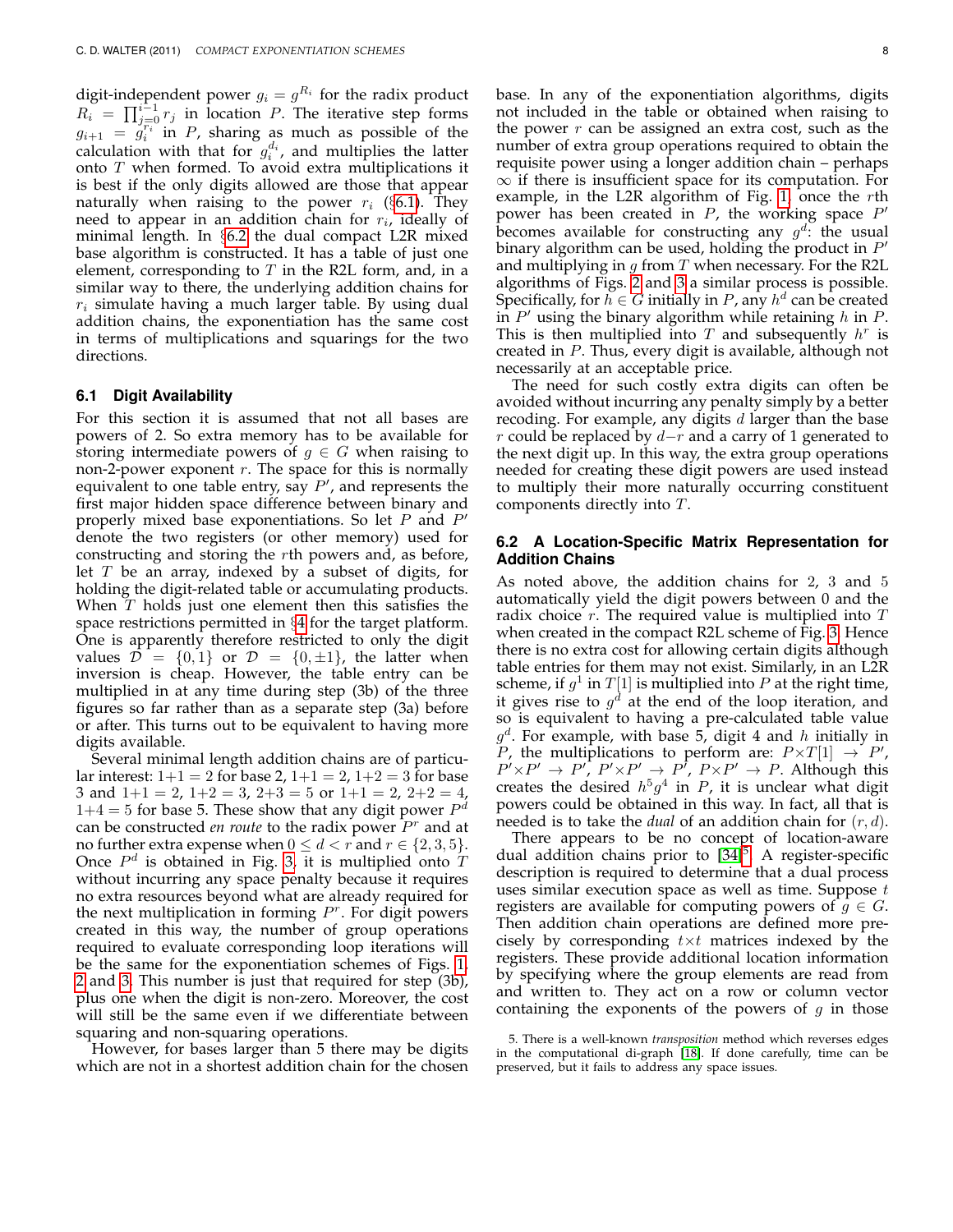registers. Suppose  $M_{n-1}$ ,  $M_{n-2}$ , ...,  $M_1$ ,  $M_0$  are matrices representing the addition chain operations. (They may represent more complex group operations than simple multiplications.) For convenience, these are written in the same order as the recoding of D so that  $M_0$  will normally denote the start of the chain and be part of the sub-chain for creating the least significant digit. Let the row vector  $v$ , indexed by the registers, represent the values stored initially in the registers. For the right-to-left (R2L) view the matrices are applied in right-to-left order on the left to vector  $v^{\mathsf{T}}$  to evaluate  $M_{n-1}$ ... $M_1 M_0 v^{\mathsf{T}}$  and yield the values in the registers at the end of the computation. For the left-to-right (L2R) interpretation the matrices are applied in left-to-right order to the right of  $v$  to evaluate  $vM_{n-1}$ . . . $M_1M_0$ .

For example, suppose  $g^a$  and  $g^b$  are initially in P and  $P'$  respectively. Then, in the R2L view, the addition chain operations corresponding to the multiplication  $P \times P' \rightarrow$ P and the squaring  $P\overline{X}P \rightarrow P$  are represented using matrices and vectors indexed by  $(P, P')$  as, respectively,

and

$$
\begin{pmatrix} a+b \\ b \end{pmatrix} = \begin{pmatrix} 1 & 1 \\ 0 & 1 \end{pmatrix} \begin{pmatrix} a \\ b \end{pmatrix}
$$

$$
\begin{pmatrix} 2a \\ b \end{pmatrix} = \begin{pmatrix} 2 & 0 \\ 0 & 1 \end{pmatrix} \begin{pmatrix} a \\ b \end{pmatrix}
$$

 $\setminus$ 

 $\int a+b$ 

In Fig. [3](#page-6-1) the contents of  $P$  and  $P'$  are entirely given by applying a sequence of such matrices. At some point during a loop iteration the required digit power  $h^d$  of the initial value  $\hat{h}$  appears in  $P$ , say, with  $h^{\overline{e}}$ , say, in  $P'$  (or vice *versa*). Then, at the end of the iteration,  $h^r$  appears in  $P$ and some other unwanted value  $h^*$  in  $P'$ . Without loss of generality, the matrices representing these addition subchains have the forms

$$
\left(\begin{array}{cc} d & 0 \\ e & 0 \end{array}\right) \quad \text{and} \quad \left(\begin{array}{cc} r & 0 \\ * & 0 \end{array}\right) = \left(\begin{array}{cc} i & j \\ * & * \end{array}\right) \left(\begin{array}{cc} d & 0 \\ e & 0 \end{array}\right)
$$

respectively, where the matrix with row  $(i, j)$  corresponds to the part of the addition chain after  $d$  is generated. So  $r = id + je$ . After applying the addition chain corresponding to the matrix with column  $(d e)^{\mathsf{T}}$ , the element in register  $P$  is multiplied into  $T$  and the process continues with the addition chain corresponding to the other matrix. We would need to move up to  $3\times3$  matrices indexed by  $(P, P', T)$  to represent this action. For the L2R dual, the components of the same matrix product are applied from left to right on a row vector, say  $(a\ 0)$ . So, once

$$
(a\ 0)\left(\begin{array}{cc}i&j\\ *&*\end{array}\right) = (ai\ aj)
$$

has been formed by applying the left hand factor to the row, the element  $g^1$  in  $\tilde{T}$  is multiplied into P to yield  $(ai+1 aj)$ . For convenience, we skip the  $3\times3$  matrix view necessary to illustrate this. Then application of the second factor creates

$$
(ai+1\;aj)\left(\begin{array}{cc} d & 0 \\ e & 0 \end{array}\right) = ((ai+1)d+aje\;0) = (ar+d\;0) .
$$

#### **6.3 The Dual Addition Chain**

Ideally, the dual addition chain would be that specified by applying the matrices for each addition step in left to right order to a row vector instead of right to left on the corresponding column vector (or *vice versa*). Unfortunately, not every matrix which behaves as a multiplication in one direction behaves as a multiplication in the other direction. So some extra care is necessary. For example, in the R2L direction, matrix  $\left(\begin{array}{cc} 0 & 2 \\ 0 & 1 \end{array}\right)$ acting on a column vector represents the operation of squaring the value in one register and writing the result into the other register. However, this becomes a composite square-and-multiply operation (or double-and-add) with an initialisation when applied in the opposite direction, i.e. to a row vector. So the permitted atomic addition chain operations are restricted to exclude such cases; they are replaced by compositions of simpler operations. If the target device cannot perform every allowed atomic operation – such as writing an output to the location of an input – then the individual operations can be combined into composite ones which the device can execute.

Since the location of values is important, some extra operations are required to move data around as well as the usual ones for squaring and multiplication. Altogether,

*Definition 1:* (*cf* [\[34\]](#page-14-0), Def. 2) Seven classes of *atomic* operations are allowed in *location-aware addition chains*:

- Copying one register to another;
- Copying one register to another & then initialising the source register;
- Swapping the values of two registers;
- Inverting the value in one register;
- In-place squaring of the contents of one register;
- Multiplying two different registers into one of the input registers;
- Multiplying two different registers into one of the input registers, & then initialising the other input.

These operations do not change the values of any registers other than those mentioned.  $\square$ 

Any addition chain can be written using only the above operations whatever registers are prescribed for reading and writing. For example, if an operation, such as multiplication or squaring, needs to write to a register  $P''$  which is not an input to the operation, then one of its inputs is simply copied into  $\tilde{P}$ " first and then the operation performed using that copy. If multiplications or squarings can only be performed on and to certain locations, then swaps of arguments and results can be used to provide operations of greater generality. However, for convenience, in the following it is assumed that there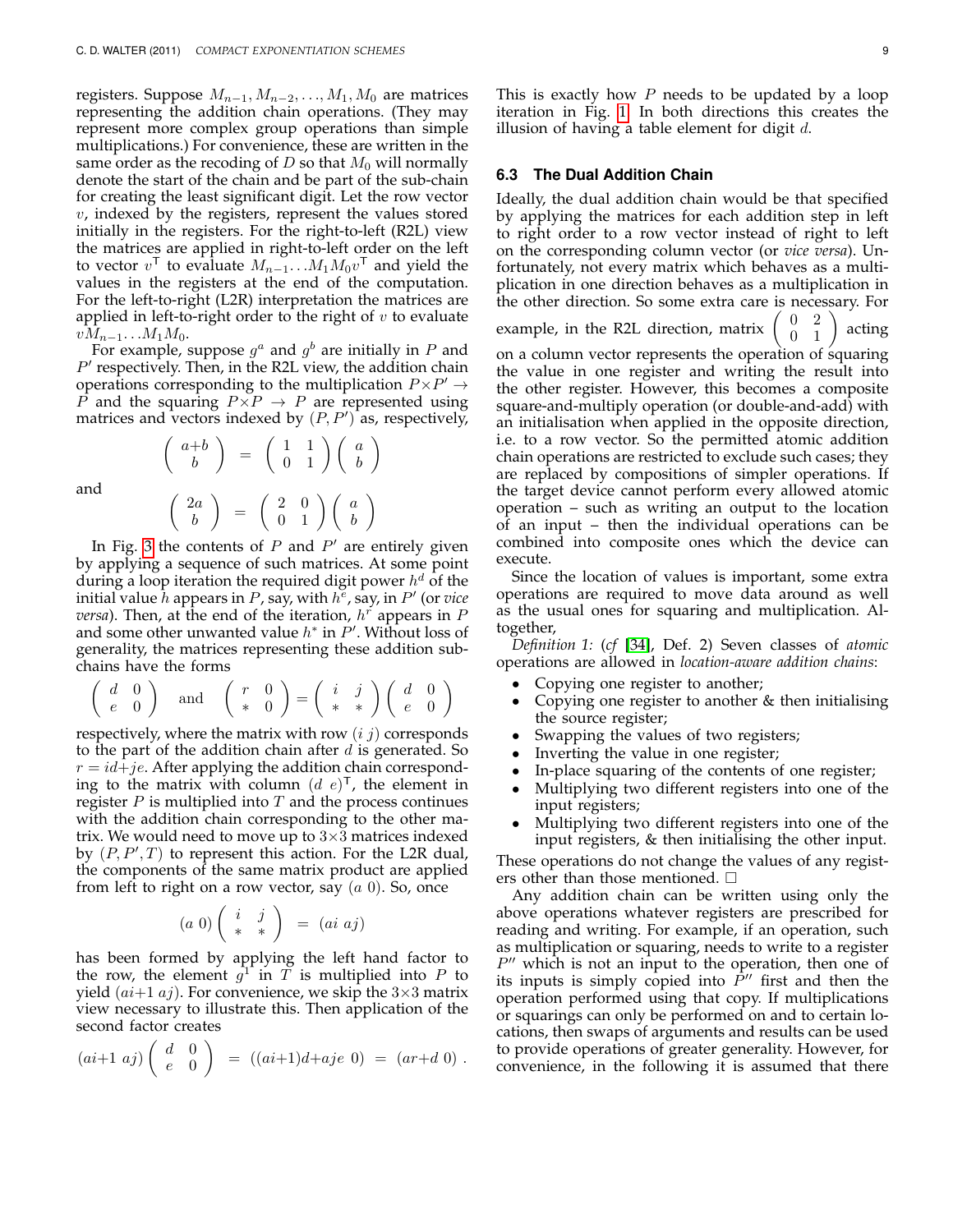are no restrictions beyond those specified above. Including an inversion operation enables addition-subtraction chains to be represented and dualised as well. No initialisation only operation is required because it is incorporated when necessary into other operations. If desired, the squaring and inversion classes might be extended to include other unary powering operations such as a Frobenius map.

For a device with two locations, R2L examples of each class are, respectively,

$$
\begin{pmatrix} 1 & 0 \ 1 & 0 \end{pmatrix}, \quad \begin{pmatrix} 0 & 0 \ 1 & 0 \end{pmatrix}, \quad \begin{pmatrix} 0 & 1 \ 1 & 0 \end{pmatrix}, \quad \begin{pmatrix} -1 & 0 \ 0 & 1 \end{pmatrix}, \\ \begin{pmatrix} 2 & 0 \ 0 & 1 \end{pmatrix}, \quad \begin{pmatrix} 1 & 1 \ 0 & 1 \end{pmatrix}, \text{ and } \begin{pmatrix} 1 & 1 \ 0 & 0 \end{pmatrix}.
$$

This set is closed under transposition, and so the L2R interpretations of them are also atomic operations. If we define a location-aware addition chain as being a sequence of such matrices then the transpose provides a well-defined *dual* chain. Alternatively, a dual is obtained by applying the matrices in the opposite order to a column vector instead of a row vector of locations, or *vice versa*. Of course, independently of the matrix representations, the operators have transposes which enable the dual to be defined. Removing the location details and the copying operations leaves a classical addition chain consisting of only squaring and multiplication operations. So a dual for the classical addition chain is obtained.

#### <span id="page-9-0"></span>**6.4 Counting Multiplications in the Dual Chain**

Ideally we would like to have the same number of multiplications and squarings in an addition chain and its dual. This requires some restrictions on the allowable location-aware chains to make them *normalised*. The form is achieved by repeatedly applying the following to a chain of atomic operations until none applies (*cf* [\[34\]](#page-14-0) Defn. 6):

- i) any operation with  $1_G$  as an input should be replaced by a simpler one which does not require that argument;
- ii) any operation with an argument which is not used subsequently should be replaced by an equivalent one that re-initialises that argument; and
- iii) any operation whose result is unused must be deleted.

Note that none of these modifications changes the number or type of the multiplicative operations, nor the overall output. One more condition is imposed, namely,

iv) the number of inputs to the chain is the same as the number of outputs from the chain.

So, if the same registers are used for output as for input, there is a complementary set of non-I/O locations used solely for intermediate calculations.

*Theorem 1:* [\[34\]](#page-14-0) Using the above construction for location-aware addition or addition-subtraction chains,

the number of squarings and the number of multiplications is the same for a normalised chain and its dual.  $\Box$ 

This is easily proved by counting the number of operations which initialise a location to  $1_G$  and equating it to the number of operations which overwrite a location containing  $1_G$ .

Removing the location details yields a corollary for the classical addition chain:

*Theorem 2:* A normalised addition chain and its dual have the same length.  $\square$ 

When the normalised chain computes only the value  $g^D$ , the matrix representing its action has a single nonzero value, namely D. So the dual also computes  $g^D$ (providing the reading and writing locations are interchanged). However, if the chain computes several values – a multi-exponentiation – then its dual may compute different values. Clearly, if inputs and outputs are to be via the same locations for a chain and its dual, then the two chains compute the same values if, and only if, the matrix representing the action of one is symmetric, i.e. equal to its transpose.

#### <span id="page-9-1"></span>**6.5 Some Duality Examples**

Suppose a device has locations  $R_0$ ,  $R_1$  and  $R_2$  with R1 used for I/O. Let  $\leftarrow_I$  denote assignments which include initialisation of any input location which is not the location being assigned to. Then the following is a location-aware chain which outputs  $g^3$  in  $R1$  if  $g\in G$  is initially in  $R1$ . It follows the construction rules provided in the previous section.

$$
R2 \leftarrow R1; R2 \leftarrow R1 + R2; R0 \leftarrow_I R1;
$$
  
 $R1 \leftarrow_I R2; R1 \leftarrow_I R0 + R1;$ 

This includes two multiplications and no squarings. The R2L matrix equivalent acting on the column vector  $(R0, R1, R2)^{T}$  is

$$
\begin{pmatrix}\n0 & 0 & 0 \\
1 & 1 & 0 \\
0 & 0 & 1\n\end{pmatrix}\n\begin{pmatrix}\n1 & 0 & 0 \\
0 & 0 & 1 \\
0 & 0 & 0\n\end{pmatrix}\n\begin{pmatrix}\n0 & 1 & 0 \\
0 & 0 & 0 \\
0 & 0 & 1\n\end{pmatrix}\n\begin{pmatrix}\n1 & 0 & 0 \\
0 & 1 & 0 \\
0 & 1 & 1\n\end{pmatrix}
$$
\n
$$
\times \begin{pmatrix}\n1 & 0 & 0 \\
0 & 1 & 0 \\
0 & 1 & 0\n\end{pmatrix} = \begin{pmatrix}\n0 & 0 & 0 \\
0 & 3 & 0 \\
0 & 0 & 0\n\end{pmatrix}.
$$

Applying this L2R on a row vector  $(R0, R1, R2)$  gives the dual location-aware chain

$$
R0 \leftarrow R1; \quad R2 \leftarrow_I R1; \quad R1 \leftarrow_I R0; R1 \leftarrow R1 + R2; \quad R1 \leftarrow_I R1 + R2;
$$

which also has two multiplications and no squarings.

As a second example, the classical addition chain  $1+1=2$ ,  $2+2=4$ ,  $4+1=5$  shows roughly how to implement the base/digit pair (5, 4) in the R2L algorithm of Fig. [3.](#page-6-1) Adding the location information for registers  $T, P, P'$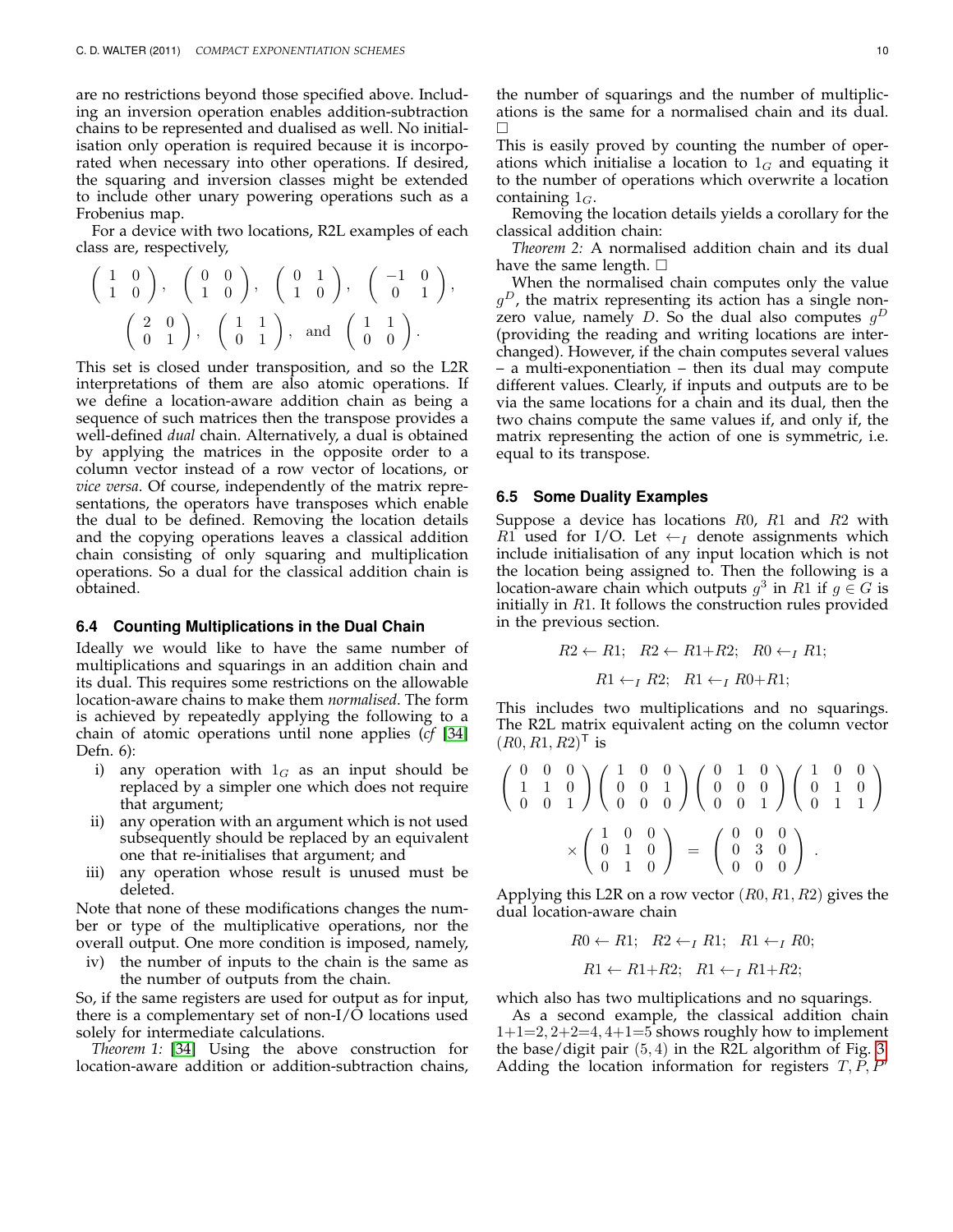gives

$$
P' \leftarrow P; P \leftarrow 2P; P \leftarrow 2P; T \leftarrow T + P; P \leftarrow_I P + P';
$$

This has two I/O registers, namely  $T$  and  $P$ . It acts on  $(g, h, *)$  to produce  $(gh<sup>4</sup>, h<sup>5</sup>, 1<sub>G</sub>)$  using two squarings and one multiplication. The dual of the chain is

$$
P' \leftarrow P; \; P \leftarrow T+P; \; P \leftarrow 2P; P \leftarrow 2P; \; P \leftarrow_I P + P';
$$

which acts on  $(g,h,*)$  to produce  $(g,h^5g^4,1_G)$ , also using two squarings and one multiplication. This is the updating required for a left-to-right algorithm.

#### **6.6 The Montgomery Powering Ladder**

Constructing a dual for the Montgomery Powering Ladder [\[25\]](#page-13-22), [\[17\]](#page-13-23), [\[35\]](#page-14-10) illustrates some of the subtleties of normalisation which, if ignored, may lead to a different number of some types of operation in the dual.

A slightly modified version of the original algorithm is given in Fig. [4.](#page-10-0) Taking the transpose yields the remarkedly similar algorithm of Fig. [5](#page-10-1) which computes the same value. The correctness proof for the L2R version simply involves checking that  $T[0] = g^{D_i}, T[1] = g^{D_i+1}$ where  $D_i = \sum_{j=i}^{n-1} d_j 2^j$  at the end of the loop iteration using  $d_i$ . That for the R2L version involves checking that  $T[0] = g^{2^i - D_i}$ ,  $T[1] = g^{D_i}$  where  $D_i' = \sum_{j=0}^{i-1} d_j 2^j$  at the end of the loop iteration using  $d_{i-1}$ .

The usual requirement for  $d_{n-1} = 1$  has been dropped and the initialisation simplified in Fig. [4](#page-10-0) to give a more uniform presentation. Those conditions would need to be restored to ensure that each loop iteration consisted of a non-trivial multiplication followed by a non-trivial squaring. However, the main problem for normalising the usual version of the Ladder is the redundant operation on  $T[1]$  in the last loop iteration – the final value of  $T[1]$  remains unused.

Observe that if  $D \equiv 0 \mod 2^a$  then the last  $a+1$ loop iterations have non-trivial, unused multiplications in step (2a) of Fig. [4,](#page-10-0) whereas the corresponding first  $a+1$  loop iterations in Fig. [5](#page-10-1) have trivial multiplications by  $1_G$  in step (2a). The cost of the two algorithms is therefore different unless there are extra conditions. Here, requiring  $d_0 \neq 0$  and, dually,  $d_{n-1} \neq 0$  for both algorithms limits the trivial and superfluous operations at each end of the algorithms so that the numbers of squarings and multiplications could be equated. Under these extra conditions the initialisation and finalisation could be easily modified to include the first and last loop iterations and yield normalised, regular algorithms.

An interesting difference between the algorithms is that the loop operations in the L2R version can be computed in parallel whilst those in the dual can not. On the other hand the dual version can use a more efficient double-and-add operation on an elliptic curve. The left-to-right version can also compute  $g^D$  on an elliptic curve using only the  $x$ - and  $z$ - projective coordinates using the known coordinates of  $T[0]$ ,  $T[1]$  and  $T[1]/T[0] = g$  to recover the y-coordinate. Unfortunately,

**InputStream:** 
$$
g \in G
$$
,  $D = \sum_{i=0}^{n-1} d_i 2^i$   
where  $d_i \in \{0, 1\}$  for  $0 \le i < n-1$ .

**Output:**  $g^D$ **————————————————————————–** 1a  $T[0] \leftarrow 1_G$ 1b  $T[1] \leftarrow g$ 2 **for**  $i \leftarrow n-1$  **downto** 0 **do** {<br>2a  $T[1-d_i] \leftarrow T[0] \times T[1]$ 2a  $T[1-d_i] \leftarrow T[0] \times T[1]$ 2b  $T[d_i]$  $] \leftarrow T[d_i]^2 \}$ 3 **return** T[0]

<span id="page-10-0"></span>Figure 4. Left-to-Right (L2R) Montgomery Powering Ladder [\[17\]](#page-13-23)

**InputStream:** 
$$
g \in G
$$
,  $D = \sum_{i=0}^{n-1} d_i 2^i$   
where  $d_i \in \{0, 1\}$  for  $0 \le i < n - 1$ .

**Output:** g D

**————————————————————————–** 1a  $T[0] \leftarrow g$ 1b  $T[1] \leftarrow 1_G$ <br>2 for  $i \leftarrow 0$ 2 **for**  $i \leftarrow 0$  **to**  $n-1$  **do** {<br>2b  $T[d_i] \leftarrow T[d_i]^2$ 2b  $T[d_i] \leftarrow T[d_i]^2$ 2a  $T[d_i] \leftarrow T[0] \times T[1]$  } 3 **return** T[1]

<span id="page-10-1"></span>Figure 5. Quasi-Dual Right-to-Left (R2L) Montgomery Powering Ladder

this is not possible in the dual version as the coordinates of  $T[1]/T[0] = g^{2^{n-1}}$  are unknown. This example of duality only uses two locations, however, and so falls outside the main scope of this study.

#### **6.7 The New Compact L2R Mixed Base Algorithm**

For any given base  $r$  it is relatively straight-forward to generate addition chains for  $r$  and see which digit values  $\overline{d}$  are produced by each chain. When register information is added, these enable the R2L division chain algorithm of Fig. [3](#page-6-1) to be executed. The construction of the dual location-aware addition chain enables the algorithm to process the digits in the opposite L2R order with the same space resources and the same numbers of squarings and multiplications. Moreover, all the digits available for the R2L direction are also available for the L2R direction. The resulting new compact L2R algorithm achieves the same results at the end of each loop iteration as the algorithm of Fig. [1,](#page-4-0) but requires a table  $T$  containing only the initial  $g \in G$ , not every digit power. The algorithm, first given in [\[34\]](#page-14-0), is outlined in Fig. [6](#page-11-1) and the loop iteration detail is provided by using a dual chain for the base/digit pair, as illustrated in §[6.5.](#page-9-1)

For completeness, Table [1](#page-11-2) provides the L2R registerlevel instructions suitable for the most common base/digit pairs  $(r, d)$ ,  $d \leq 5$ . The notation for the operation sequences on the three registers  $T$ ,  $P$ ,  $P'$  is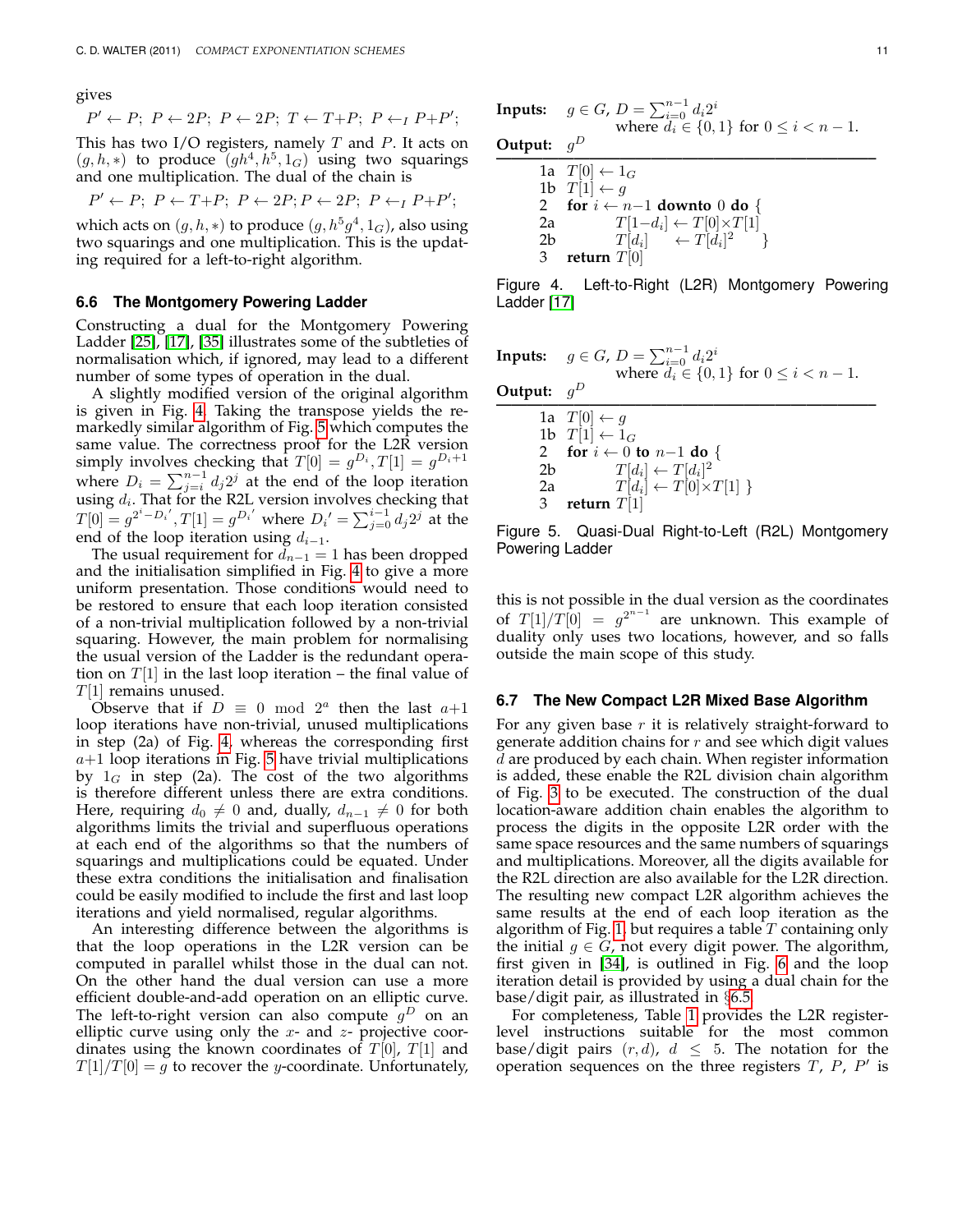**Inputs:**  $g \in G$ ,  $D = ((d_{n-1}r_{n-2}+d_{n-2})r_{n-3}+\ldots$  $+d_1)r_0+d_0 \in \mathbb{N}$ , where  $d_i \in \mathcal{D}$ ,  $r_i \in \mathcal{R}$ . **Output:**  $g^D$ **————————————————————————–** 1  $T \leftarrow g$ 2  $P \leftarrow 1_G$ <br>3 for  $i \leftarrow$ 3 **for** i ← n−1 **downto** 0 **do** 3a  $P \leftarrow P^{r_i} \times T^{d_i}$ 4 **return** P

<span id="page-11-1"></span>Figure 6. Compact Left-to-Right (L2R) Mixed Base Exponentiation [\[34\]](#page-14-0)

self-explanatory. All initialisations have been removed because none has practical value except when taking the dual. The last column indicates one way of assigning the operation types, including double-and-add (DA), tripleand-add (TA) and quintuple-and-add (QA) composite operations. (Following the elliptic curve context in which efficient implementations of these may be available, additive notation has been used to describe them rather than multiplicative notation.) Since there may be time to put the table element in a special form (such as affine rather than projective coordinates), multiplication by the table element may be faster than multiplication by a random element. This is denoted by *A* rather than A. If the digit range includes negative digits and division costs the same as multiplication, then more of the loop iterations could make use of this special form with the cheaper operation A.

| (r,d) | Operation Sequence   | Operations                                         |                                                                          |            |
|-------|----------------------|----------------------------------------------------|--------------------------------------------------------------------------|------------|
| (2,0) | $2P \rightarrow P$ ; |                                                    |                                                                          | D          |
| (2,1) | $2P \rightarrow P$ ; | $T+P \rightarrow P;$                               |                                                                          | DA         |
| (3,0) | $P \rightarrow P'$ ; | $2P' \rightarrow P'$                               | $P+P' \rightarrow P$ ;                                                   | T          |
| (3,1) | $P \rightarrow P'$ : | $2P' \rightarrow P'$                               | $P+P' \rightarrow P$ :<br>$P+T \rightarrow P$ ;                          | TA         |
| (3,2) | $P \rightarrow P'$ : | $T+P' \rightarrow P'$ ;                            | $2P' \rightarrow P'$ :<br>$P+P' \rightarrow P$ ;                         | A, DA      |
| (5,0) | $P \rightarrow P'$ : | $2P' \rightarrow P'$                               | $2P' \rightarrow P'$<br>$P+P' \rightarrow P$ ;                           | Q          |
| (5,1) | $P \rightarrow P'$ ; | $2P' \rightarrow P'$<br>$P+P' \rightarrow P$ ;     | $2P' \rightarrow P'$<br>$P+T \rightarrow P$ ;                            | QA         |
| (5,2) | $P \rightarrow P'$ ; | $2P' \rightarrow P'$<br>$2P' \rightarrow P'$       | $T+P' \rightarrow P'$ :<br>$P+P' \rightarrow P$ ;                        | DA, DA     |
| (5,3) | $P \rightarrow P'$ ; | $T+P' \rightarrow P'$ :<br>$P+P' \rightarrow P'$ : | $P+P' \rightarrow P$ :<br>$P+P' \rightarrow P$ ;                         | A, A, A, A |
| (5,4) | $P \rightarrow P'$ ; | $2P' \rightarrow P'$                               | $T+P' \rightarrow P'$ : $2P' \rightarrow P'$ :<br>$P+P' \rightarrow P$ : | A, D, DA   |

<span id="page-11-2"></span>TABLE 1 Register Instructions for Loop Iteration in the L2R Compact Mixed Base Exponentiation

It is, of course, always possible to include a larger table T in the compact L2R algorithm. For example, including  $g^3$  in the table would allow a cheaper implementation of base 4 with digit 3. However, the space limitation to

#### **6.8 Recoding Time**

Some mixed base recoding algorithms are presented in [\[7\]](#page-13-14), [\[28\]](#page-14-1), [\[30\]](#page-14-4) and above. Generally, the algorithm decides the *i*th base/digit pair  $(r_i, d_i)$  using the value of  $D_i$  mod  $\pi$  where  $\pi$  is divisible by every element in  $\beta$ . This value may enable several digits, say  $j$ , to be decided at one go if  $\pi$  is increased sufficiently, ideally to just less than the maximum value of a machine word. Then determining  $D_i \text{ mod } \pi$ , base/digit pairs i to  $i+j-1$ , and  $D_{i+j}$  uses the school book short division algorithm and will typically require between  $2n_i$  and  $4n_i$  word×word divisions or multiplications where  $D_i$  is  $n_i$  words long, plus a similar number of additive operations. It will also make  $D_{i+j}$  around half a word or so shorter than  $D_i$ , say, the actual amount depending on how fussy the recoding algorithm is, i.e. how large  $\pi$  must be to decide one digit, and therefore how many digits can be decided with the chosen  $\pi$ . On average  $n_i$  is half the word length of D, and so the total number of word operations for the recoding should be no more than that for around half a dozen multiplications of integers the size of  $D$  – very comparable with the cost of a single elliptic curve point addition. This cost is the main time penalty for using a mixed base representation rather than a purely base 2 sliding window which requires at most a partitioning of the exponent bits. However, if  $D$  is already represented in base  $\pi$ , then much of this cost can be saved.

This method for the recoding clearly has a word operation complexity of  $O(n^2)$  where  $n = O(\log D)$  is the key length, i.e. the number of digits in D. A multiplication in G is also typically  $O(n^2)$ , so that the exponentiation has a word complexity of  $O(n^3)$ . Consequently, for cryptographic key lengths the recoding cost should be a relatively insignificant part of the whole computation.

#### <span id="page-11-0"></span>**6.9 Recoding & Other Space Issues**

Given a binary representation of  $D$ , the mixed base representation can only be generated from left to right, forcing the storage of the recoding if an L2R exponentiation method is used. The space required depends on the recoding function, but is generally under about  $3\log_2 D$ . Since  $\prod_{i=0}^{n-1} r_i \approx D$ , the binary representations for the sequence  $r_0, r_1, \ldots$  will take about  $\log_2 D$  bits, and, if there are at most  $r$  digit choices for base  $r$ then the sequence  $d_0, d_1, \ldots$  takes another  $\log_2 D$  bits, approximately. Another  $\log_2 D$  bits or so may be used to mark the start of each base/digit pair.

In practice some simple compression may reduce this considerably. For  $\mathcal{R} = \{2,3\}$  and digits in the range 0 to r−1, a single bit could be used for the base, one bit for a base 2 digit, and two bits for a base 3 digit. If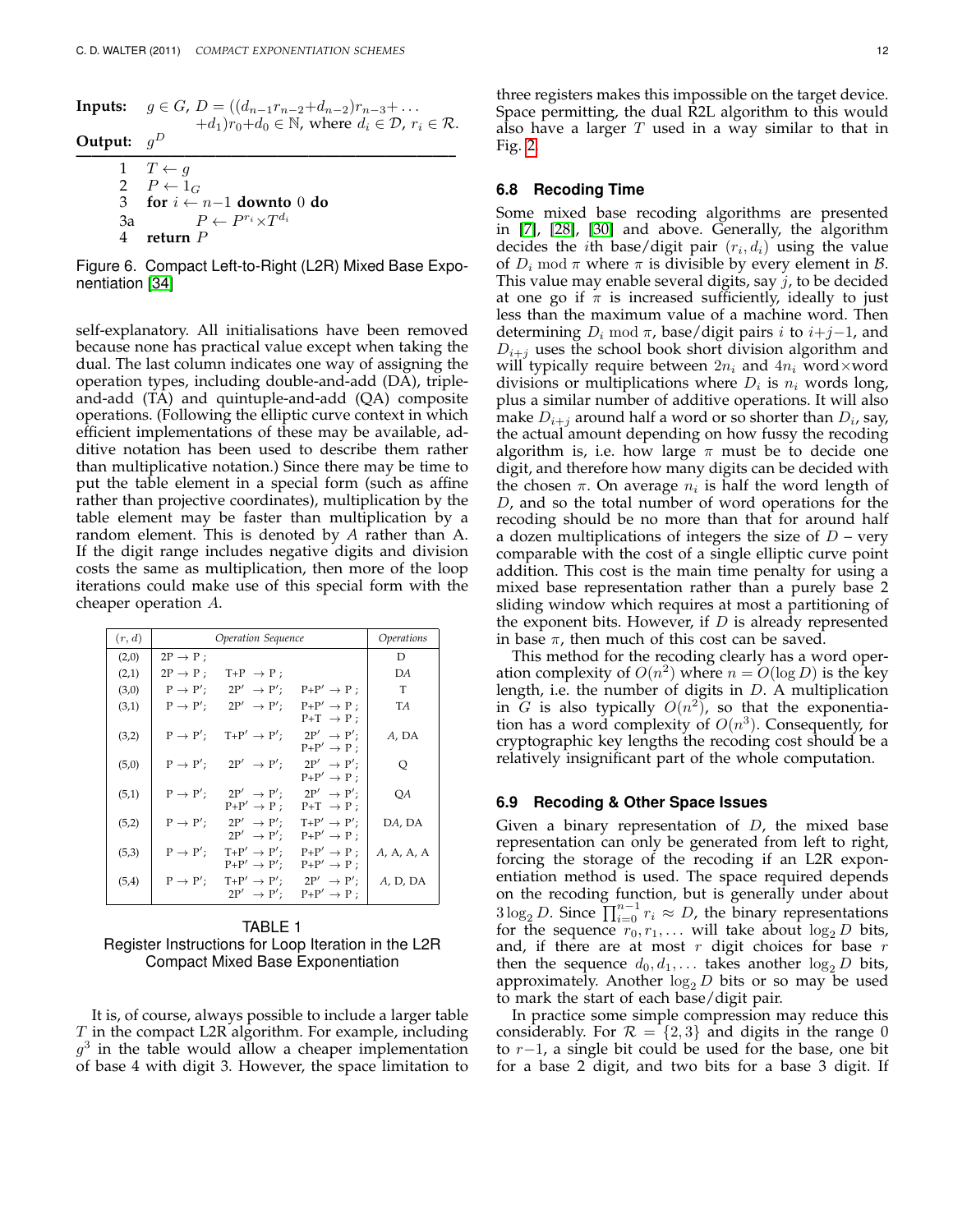every base choice were 2, then the space taken would be  $2\lceil \log_2 D \rceil$  bits. If every base choice were 3, then the space taken would be  $3\lceil \log_3 D \rceil \approx 3\log_3 2\log_2 D < 2\log_2 D$ . Whatever the ratio of choosing base 2 against base 3, the total will be between these limits, and therefore bounded by  $2\lceil \log_2 D \rceil$  bits.

Another typical choice might be  $\mathcal{R} = \{2, 3, 5\}$  with the digit set  $\{0, \pm 1\}$  for base 2 and only digit 0 for bases 3 and 5. One bit would indicate whether base 2 was chosen. In the case of base 2, two further bits would indicate the digit choice. Otherwise, one extra bit would be used to indicate the choice of base 3 or 5. Then there would be an upper bound of  $3\lceil \log_2 D \rceil$  bits for the recoding space. This could be reduced if every non-zero digit had to be followed by a digit 0.

When the recoding is generated on-the-fly for R2L methods, the only extra storage requirement is that for the value of  $D_i$ , which is the same as that for D. So L2R requires more space than R2L if elements of  $R$  are not all powers of a single number. However, in many protocols the exponent is random, and might be generated on-thefly in mixed base form. In this case the space required by a recoding of D can be ignored, making L2R and R2L space requirements identical.

Finally on space issues, unlike the binary case with  $D$  given in binary,  $D$  is destroyed by the mixed base recoding. Hence, for both directions, extra space may be required in the mixed base case to store the initial value of D. Also, unlike the L2R cases, the input "message"  $g∈G$  is destroyed by all the R2L methods, and so further space may be required to preserve it.

#### **6.10 Composite Elliptic Curve Operations**

The duality between L2R and R2L suggests speeds should be almost identical. However, particularly with reference to the group of points on an elliptic curve, the pre-computed L2R table entries might be manipulated into special forms (such as affine rather than projective coordinates [\[5\]](#page-13-24)) which may make all the multiplications<sup>[6](#page-12-0)</sup> by the digit powers in  $T$  cheaper in the L2R direction than the R2L direction [\[9\]](#page-13-3), [\[23\]](#page-13-5), [\[21\]](#page-13-15). Here "cheaper" may mean less space (e.g. two coordinates instead of three) and/or faster (e.g. from specialised mixed coordinate operations). Indeed, one might save up to 5 of 16 field operations in the point additions (Jacobian coords) [\[22\]](#page-13-25). On the other hand, for R2L every operation bar that involving  $T$  is a powering of  $P$  and there are faster methods also for those cases [\[12\]](#page-13-4), [\[27\]](#page-14-3), [\[14\]](#page-13-0). In general one can expect some composite operations in the group G to be cheaper than the sum of the costs of their constituent operations. How well these can be applied seems to determine whether R2L or L2R will be faster since duality shows that the same number of multiplications and squarings occur in either direction. A more efficient Frobenius operation (raising to a power equal to the underlying field characteristic) applies equally well in either direction, and is something that may be taken advantage of in a recoding which favours such powers for either digit or radix.

# **7 SIMULATION RESULTS**

Sections [5](#page-4-3) and [6](#page-6-2) describe the best binary and mixed base exponentiation algorithms when only three memory locations are available for storing powers of the input element g. This section compares the approaches. Since the mixed base recoding for an L2R algorithm typically occupies space equal to another element of G, the comparison also includes binary algorithms with an extra location, i.e. four in total, so that the L2R versions can be compared more fairly.

Mixed base recoding is a Markov process with a transition matrix determined by the residue of  $D_i$  modulo the lowest common multiple of the base choices. For any recoding algorithm it is therefore straightforward to determine the asymptotic relative frequencies of the various base/digit pairs, and hence the average numbers of squarings, multiplications or any composite operation per exponent bit. The results are given in Table [2](#page-13-21) for base set  $\mathcal{B} = \{2,3\}$  and the recoding given in the first paragraph of §[6.](#page-6-2) A better recoding is possible, but improves the speed only marginally. The *#Multns* column combines the numbers of squarings and multiplications for several likely ratios  $Sq/Mu$  of their relative costs. The cost of table and other initialisation (such as recoding) is omitted.

The results are divided into two sets according to whether or not inversion is essentially free in the group. This allows application of the conclusions to both the RSA and elliptic curve cases. The speed of the left-toright compact mixed base algorithm (*Compact*) is compared to the normal table-based mixed base version for a table of size 1 (*MB Table*), as it occupies the same space. The sliding window algorithm of equivalent space has a table of between two and three elements (*SWin*2 and *SWin*3 resp.), depending on whether or not space is needed for the mixed base recoding of D.

The table shows that sliding windows gives the best speed for slightly less space when there is no cheap inversion. However, the compact mixed base algorithm is fastest when inversion is free. Being new<sup>[7](#page-12-1)</sup>, it should enable new records to be set for elliptic curve point multiplication on the smallest devices by using combined double-and-add or triple-and-add formulae as described by Longa and Gebotys [\[21\]](#page-13-15) who only used the traditional table-based version for their record.

<span id="page-12-0"></span><sup>6.</sup> The reader is reminded that the group  $G$  is being represented multiplicatively. So, on an elliptic curve, ''multiplication" here (and in Table [2\)](#page-13-21) means what is more usually described as ''point addition" and ''squaring" means ''point doubling".

<span id="page-12-1"></span><sup>7.</sup> At the time of writing, the more detailed account in [\[34\]](#page-14-0) had not appeared.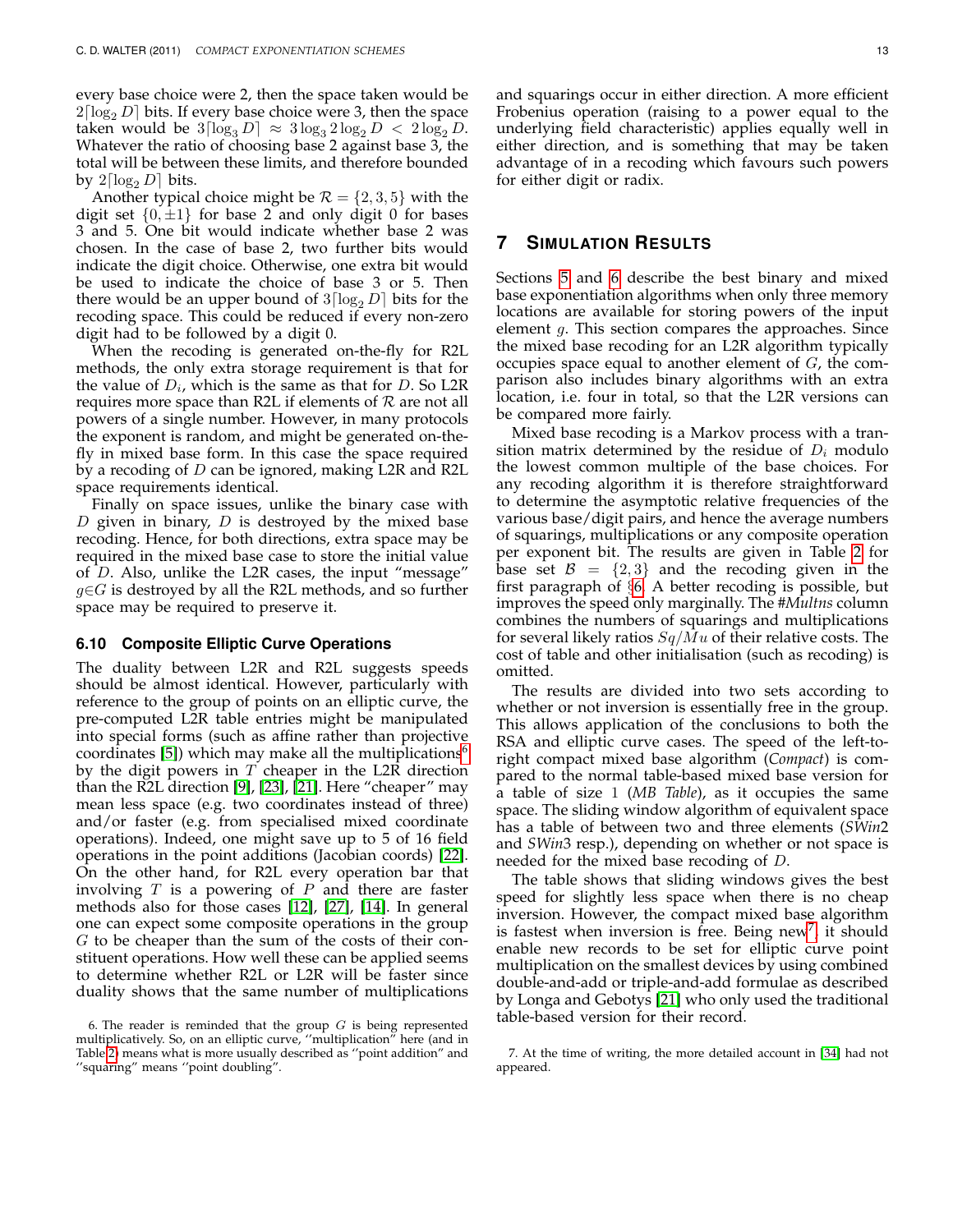| $\log_2 D = 160$ , with inversion |          |        | $\log_2 D = 1024$ , without inversion |          |        |
|-----------------------------------|----------|--------|---------------------------------------|----------|--------|
| Sq/Mu                             | Method   | #Mults | Sq/Mu                                 | Method   | #Mults |
| 1.0                               | MB Table | 203.9  | 1.0                                   | MB Table | 1415.2 |
| 1.0                               | Compact  | 190.5  | 1.0                                   | Compact  | 1388.7 |
| 1.0                               | SWin2    | 200.0  | 1.0                                   | SWin2    | 1365.3 |
| 1.0                               | SWin3    | 195.6  | 1.0                                   | SWin3    | 1316.6 |
| 0.8                               | MB Table | 173.4  | 0.8                                   | MB Table | 1220.6 |
| 0.8                               | Compact  | 159.6  | 0.8                                   | Compact  | 1196.0 |
| 0.8                               | SWin2    | 168.0  | 0.8                                   | SWin2    | 1160.5 |
| 0.8                               | SWin3    | 163.6  | 0.8                                   | SWin3    | 1111.8 |
| 0.5                               | MB Table | 126.7  | 0.5                                   | MB Table | 936.7  |
| 0.5                               | Compact  | 113.2  | 0.5                                   | Compact  | 907.2  |
| 0.5                               | SWin2    | 120.0  | 0.5                                   | SWin2    | 853.3  |
| 0.5                               | SWin3    | 115.6  | 0.5                                   | SWin3    | 804.6  |

#### TABLE 2

<span id="page-13-21"></span>Comparative Speeds for Sliding Window and Mixed Base Exponentiation

# **8 CONCLUSION**

The most compact versions of mixed base exponentiation have been studied and compared to binary algorithms which use the same space. The comparison was simplified by applying a recent space-preserving duality between left-to-right and right-to-left algorithms which shows that, to a first order, the two directions have the same speed when given the same area. The main differences were identified, namely the space for the recoded exponent and preserving copies of the original exponent and input message, the time reading from and writing to memory, and differential costs for composite group operations in the two directions. Even taking into account the cost of recoding, the mixed base algorithms were shown to be faster where inversion is essentially free, such as in elliptic curve applications. So, in the presence of side channel leakage, the arguably more secure right-to-left direction of exponentiation may be used with little or no speed or area penalty, and perhaps even with some performance gain from not having to store the recoding. The duality gives rise to a compact, left-to-right mixed base algorithm which makes use of efficient composite curve operations and is a few per cent faster than that used recently by Longa and Gebotys [\[21\]](#page-13-15) to obtain record speeds for scalar multiplication on elliptic curves. The ability to tune the recoding algorithm to make maximal use of cheap composite operations such the Frobenius map means that mixed base algorithms can provide better results in much wider contexts than the classical binary-based exponentiation algorithms.

## **REFERENCES**

- <span id="page-13-13"></span>[1] R. M. Avanzi, *[A Note on the Signed Sliding Window Integer Recoding](http://www.springerlink.com/content/bcwxkhr54gj6g2bl/) [and a Left-to-Right Analogue](http://www.springerlink.com/content/bcwxkhr54gj6g2bl/)*, SAC 2004, LNCS **3357**, Springer-Verlag 2005, pp. 130–143.
- <span id="page-13-6"></span>[2] D. J. Bernstein, *Pippenger's Exponentiation Algorithm*, [http://cr.yp.to/papers/pippenger.pdf,](http://cr.yp.to/papers/pippenger.pdf) 2002.
- <span id="page-13-10"></span>[3] A. Brauer, *[On Addition Chains](http://www.ams.org/journals/bull/1939-45-10/S0002-9904-1939-07068-7/)*, Bull. Amer. Math. Soc., **45** (10), 1939, pp. 736–739.
- <span id="page-13-1"></span>[4] M. Ciet, M. Joye, K. Lauter & P. L. Montgomery, *[Trading Inversions](http://www.springerlink.com/content/ax98436214xm3k5n/) [for Multiplications in Elliptic Curve Cryptography](http://www.springerlink.com/content/ax98436214xm3k5n/)*, Designs, Codes and Cryptography **39**(2), 2006, pp. 189–206.
- <span id="page-13-24"></span>[5] H. Cohen, A. Miyaji & T. Ono, *[Efficient Elliptic Curve Expon](http://www.springerlink.com/content/2kd7ykm5hk0ywa3l)[entiation using Mixed Coordinates](http://www.springerlink.com/content/2kd7ykm5hk0ywa3l)*, Asiacrypt 1998, LNCS **1514**, Springer-Verlag 1998, pp. 51–65.
- <span id="page-13-2"></span>[6] R. Dahab & J. Lopez, *[An Improvement of the Guajardo-Paar Method](http://doi.ieeecomputersociety.org/10.1109/SCCC.1998.730787) [for Multiplication on non-Supersingular Elliptic Curves](http://doi.ieeecomputersociety.org/10.1109/SCCC.1998.730787)*, Proc. SCCC 1998, IEEE Computer Society 1998, pp. 91–95.
- <span id="page-13-14"></span>[7] V. S. Dimitrov & T. V. Cooklev, *[Two Algorithms for Modular](http://search.ieice.org/bin/summary.php?id=e78-a_1_82) [Exponentiation using Nonstandard Arithmetics](http://search.ieice.org/bin/summary.php?id=e78-a_1_82)*, IEICE Transactions on Fundamentals of Electronics, Communications and Computer Science, **E78-A**, no. 1, 1995, pp. 82–87.
- <span id="page-13-8"></span>[8] V. S. Dimitrov, G. A. Jullien & W. C. Miller, *[Theory and Applications](http://www.computer.org/portal/web/csdl/doi/10.1109/ARITH.1997.614878) [for a Double-Base Number System](http://www.computer.org/portal/web/csdl/doi/10.1109/ARITH.1997.614878)*, Proc. ARITH 13, IEEE Computer Society, 1997, pp. 44–51.
- <span id="page-13-3"></span>[9] V. Dimitrov, L. Imbert & P. K. Mishra, *[Efficient and Secure Elliptic](http://www.springerlink.com/content/p96564u076k3uk26/) [Curve Point Multiplication using Double Base Chain](http://www.springerlink.com/content/p96564u076k3uk26/)*, Asiacrypt 2005, LNCS **3788**, Springer-Verlag 2005, pp. 59–79.
- <span id="page-13-18"></span>[10] K. Eisenträger, K. Lauter & P. L. Montgomery, [Fast Elliptic Curve](http://www.springerlink.com/content/wa9l0811fycvh5d9/) *[Arithmetic and Improved Weil Pairing Evaluation](http://www.springerlink.com/content/wa9l0811fycvh5d9/)*, CT-RSA 2003, LNCS **2612**, Sringer-Verlag 2003, pp. 343–354.
- <span id="page-13-9"></span>[11] D. M. Gordon, *[A Survey of Fast Exponentiation Algorithms](http://dx.doi.org/10.1006/jagm.1997.0913)*, Journal of Algorithms, **27**, 1998, pp. 129–146.
- <span id="page-13-4"></span>[12] J. Guajardo & C. Paar, *[Efficient Algorithms for Elliptic Curve](http://www.springerlink.com/content/b87011v47312h21x/) [Cryptosystems](http://www.springerlink.com/content/b87011v47312h21x/)*, CRYPTO '97, LNCS **1294**, Springer-Verlag, 1997, pp. 342–356.
- <span id="page-13-17"></span>[13] K. Itoh, J. Yajima, M. Takenaka & N. Torii, *[DPA Countermeasures by](http://www.springerlink.com/content/v34a7m2luf83p02c/) [Improving the Window Method](http://www.springerlink.com/content/v34a7m2luf83p02c/)*, CHES 2002, LNCS **2523**, Springer-Verlag 2002, pp. 303–317.
- <span id="page-13-0"></span>[14] M. Joye, *[Fast Point Multiplication on Elliptic Curves Without Precom](http://www.springerlink.com/content/4m16858070264411/)[putation](http://www.springerlink.com/content/4m16858070264411/)*, WAIFI 2008, LNCS **5130**, Springer-Verlag, 2008, pp. 36– 46.
- <span id="page-13-20"></span>[15] M. Joye, *Highly Regular* m*[-ary Powering Ladders](http://www.springerlink.com/content/q13p45l1u7r6224v/)* Selected Areas in Cryptography (SAC 2009), LNCS **5867**, Springer-Verlag, 2009, pp. 350–363.
- <span id="page-13-12"></span>[16] M. Joye & S.-M. Yen, *[Optimal Left-to-Right Binary Signed Digit](http://www.computer.org/portal/web/csdl/doi/10.1109/12.863044) [Recoding](http://www.computer.org/portal/web/csdl/doi/10.1109/12.863044)*, IEEE Trans. Comp. **49**(7), 2000, pp. 740–748.
- <span id="page-13-23"></span>[17] M. Joye & S.-M. Yen, *[The Montgomery Powering Ladder](http://www.springerlink.com/content/1eupwrx4c4xayyyv/)*, Proc. CHES 2002, B.S. Kaliski Jr., Ç. Koç & C. Paar, (editors), LNCS **2523**, Springer-Verlag, 2003, pp. 291–302.
- <span id="page-13-7"></span>[18] D. E. Knuth, *The Art of Computer Programming*, vol. **2**, "Seminumerical Algorithms", 3rd Edition, Addison-Wesley, 1997. ISBN 0-201-89684-2.
- <span id="page-13-11"></span>[19] C¸ . K. Koc¸, *[Analysis of Sliding Window Techniques for Exponentia](http://dx.doi.org/10.1016/0898-1221(95)00153-P)[tion](http://dx.doi.org/10.1016/0898-1221(95)00153-P)*, Computers & Mathematics with Applications **30** (10), 1995, pp. 17–24.
- <span id="page-13-16"></span>[20] P.-Y. Liardet & N. P. Smart, *[Preventing SPA/DPA in ECC Systems](http://www.springerlink.com/content/h3bhhlxn9qbg05pj/)* [using the Jacobi Form](http://www.springerlink.com/content/h3bhhlxn9qbg05pj/), Proc. CHES 2001, Ç. Koç, D. Naccache & C. Paar (editors), LNCS **2162**, Springer-Verlag, 2001, pp. 391–401.
- <span id="page-13-15"></span>[21] P. Longa & C. Gebotys, *[Fast Multibase Methods and Other Several](http://www.springerlink.com/content/j23621788716712w/) [Optimizations for Elliptic Curve Scalar Multiplication](http://www.springerlink.com/content/j23621788716712w/)*, PKC 2009, LNCS **5443**, Springer-Verlag, 2009, pp. 443–462.
- <span id="page-13-25"></span>[22] N. Meloni, *[New Point Addition Formulae for ECC Applications](http://www.springerlink.com/content/rh661n50261rqp7n/)*, WAIFI 2007, LNCS **4547**, Springer-Verlag, 2007, pp. 189–201.
- <span id="page-13-5"></span>[23] P. K. Mishra & V. Dimitrov, *[Efficient Quintuple Formulas for](http://www.springerlink.com/content/j287217h59125x13/) [Elliptic Curves and Efficient Scalar Multiplication using Multibase](http://www.springerlink.com/content/j287217h59125x13/) [Number Representation](http://www.springerlink.com/content/j287217h59125x13/)*, Information Security – ISC 2007, LNCS **4779**, Springer-Verlag, 2007, pp. 390–406.
- <span id="page-13-19"></span>[24] B. Möller, *[Improved Techniques for Fast Exponentiation](http://www.springerlink.com/content/4v7x6610dj7ed89b/)*, Information Security and Cryptology – ICISC 2002, LNCS **2587**, Springer-Verlag, 2003, pp. 298–312.
- <span id="page-13-22"></span>[25] Peter L. Montgomery, *[Speeding the Pollard and elliptic curve methods](http://www.ams.org/journals/mcom/1987-48-177/S0025-5718-1987-0866113-7/)*